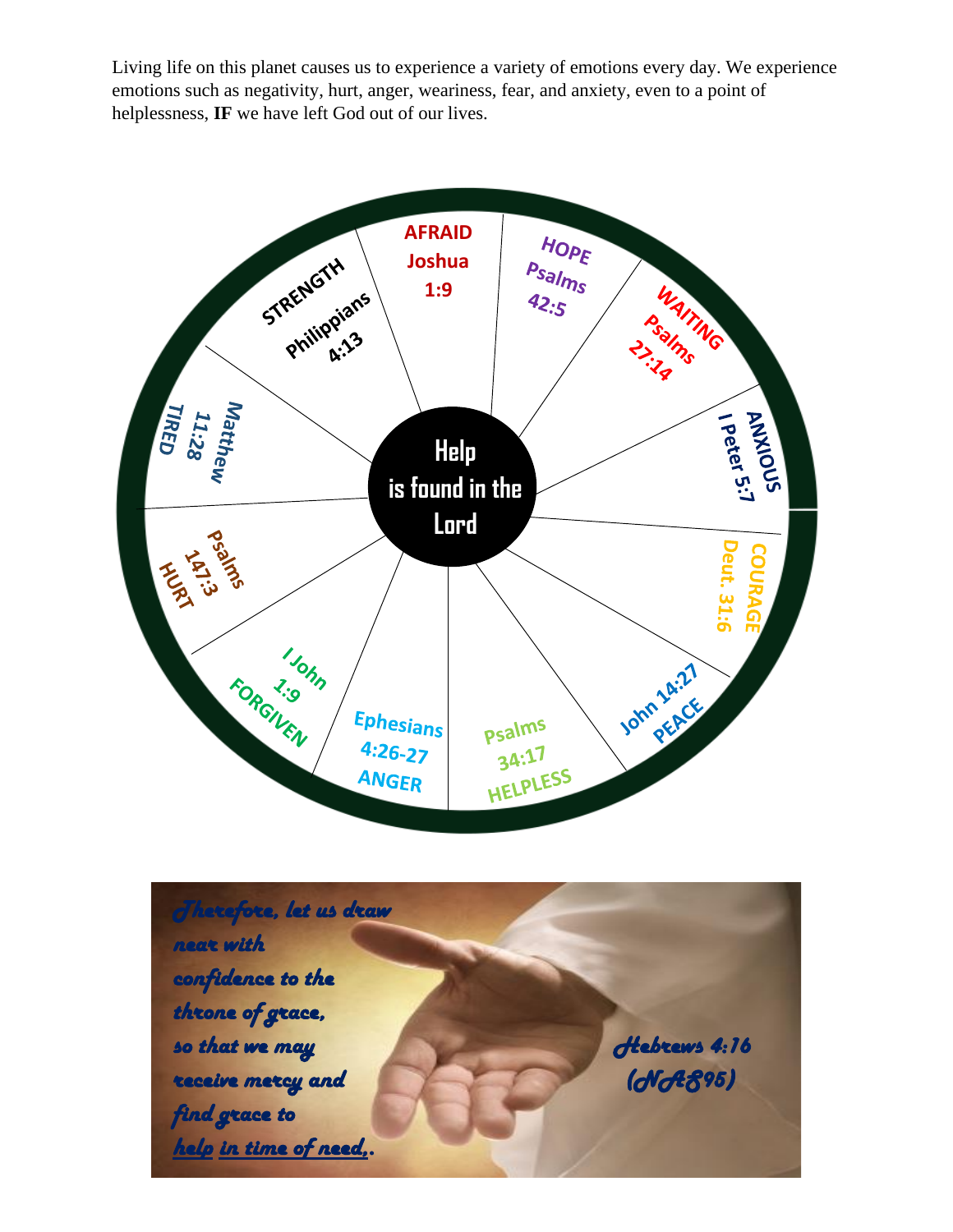## TABLE OF CONTENTS

| <b>Afraid</b>   | $\mathbf{1}$            |
|-----------------|-------------------------|
| <b>Helpless</b> | $\overline{\mathbf{3}}$ |
| Courage         | 6                       |
| Anger           | $\boldsymbol{9}$        |
| Hurt            | 11                      |
| <b>Strength</b> | 14                      |
| <b>Tired</b>    | 17                      |
| <b>Anxious</b>  | 20                      |
| Forgiven        | 23                      |
| Hope            | 25                      |
| Peace           | 28                      |
| <b>Waiting</b>  | 31                      |

WRITTEN BY: Louis Cook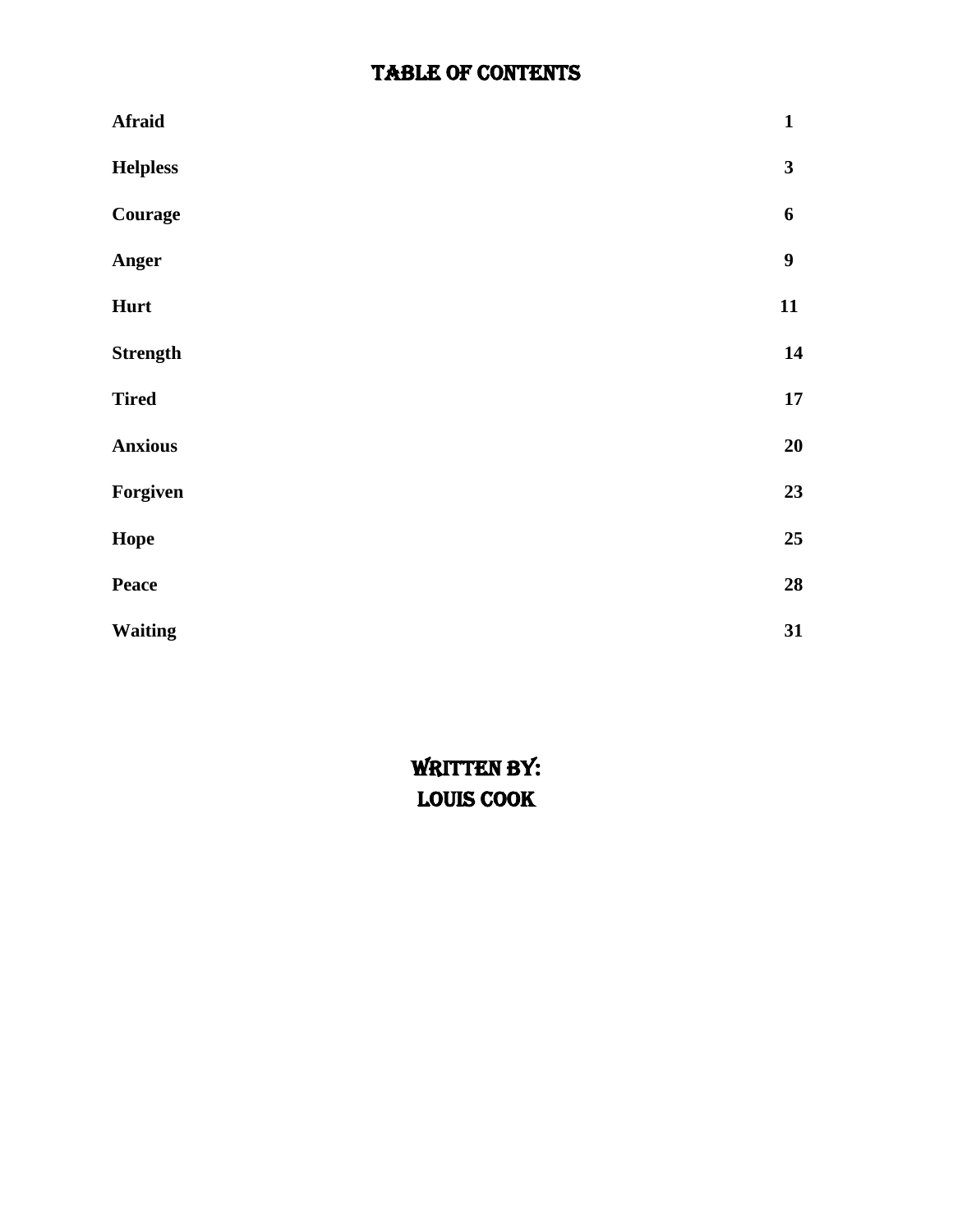## **AFRAID**

Why are you afraid? Jesus asked His disciples in Mark 4:40, and then He answered by asking another question, "Why do you have so little faith?" Did they not realize who Jesus was, sleeping in the same boat?

We are often afraid [*fearful*] of many things in our lives and, like the disciples, we are afraid of death almost above all else. "And they came to Him and woke Him, saying, 'Save us, Lord; we are perishing!'" Matthew 8:25.

Jesus stated to His disciples many times, "Do not be afraid." (Luke 1:13, 30; 2:10; 8:50; 12:32; John 6:20). Why must Christ continue to admonish them to not be afraid?

#### *They were afraid of many things.*

Herod was afraid of John, Mark 6:20. Chief priests and scribes were afraid of Christ, Mark 11:18, and the people, Luke 22:2. Some were afraid of angels, Luke 1:13. When Jesus walked on the water to be with the disciples in the boat, some thought it was a ghost, causing fear,) "For they all saw Him and were terrified. But immediately He spoke with them and said to them, 'Take courage; it is I, do not be **afraid**,'" Mark 6:50. This passage shows that courage defeats fear.

Fear is a powerful motivator, whether for good or evil. Many believed in Jesus, even among the religious leaders. They would not confess Christ because of fear, being put out of the synagogue, John 9:22. Act 27:24 the Lord told Paul, **"Do not be afraid**, Paul; you must stand before Caesar; and behold, God has granted you all those who are sailing with you.'"

Shadrach, Meshach and Abednego replied to the king, "O Nebuchadnezzar, we do not need to give you an answer concerning this matter. If it be so, our God whom we serve is able to deliver us from the furnace of blazing fire; and He will deliver us out of your hand, O king. But even if He does not, let it be known to you, O king, that we are not going to serve your gods or worship the golden image that you have set up," Daniel 3:16-18. Because of their faith in God they did not show any fear of losing their lives; obeying God was more important than their lives, even to the end. (Revelation 2:10)

The real scriptural lesson is that our dependence on God can remove fear. Such statements as, "be not afraid" or "do not fear" are spoken by Jesus and others because they understood there is nothing to fear in serving the Lord. "I say to you, My friends**, do not be afraid** of those who kill the body and after that have no more that they can do," Luke 12:4. Jesus used these words with His disciples as another method of teaching them to trust in God. "But I will warn you whom to fear: fear the One who, after He has killed, has authority to cast into hell; yes, I tell you, fear Him!" Luke 12:5. We are fearful of the unknown, events that have not happened yet, such as death. However, God provides a method of removing that fear when we accept His offer. "Are not five sparrows sold for two cents? Yet not one of them is forgotten before God. "Indeed, the very hairs of your head are all numbered. **Do not fear**; you are more valuable than many sparrows," Luke 12:6-7. Jesus uses an illustration that is very personal, God knows the number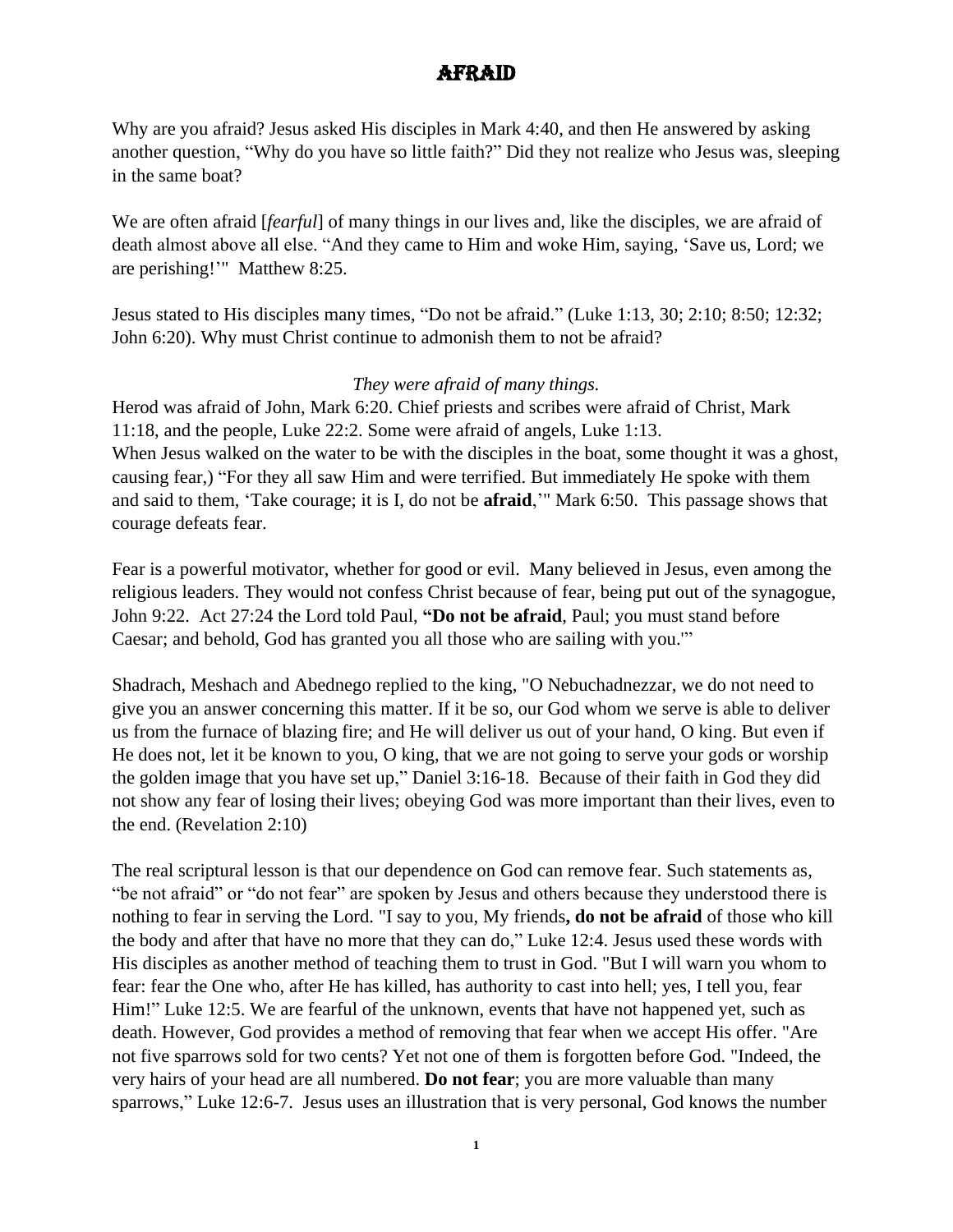of hairs on your head. Ponder that for a moment, He also knows every thought inside your head. Because of that close relationship with Him, do not fear. "And I say to you, everyone who confesses Me before men, the Son of Man will confess him also before the angels of God; but he who denies Me before men will be denied before the angels of God," Luke 12:8-9.

There are many references where God assured His servants He would be with them, Deuteronomy 31:8; Joshua 1:5: and 1 Chronicles 28:20. He makes that commitment to us in Hebrews 13:5-6, "Make sure that your character is free from the love of money, being content with what you have; for He Himself has said, "I WILL NEVER DESERT YOU, NOR WILL I EVER FORSAKE YOU," so that we confidently say, "THE LORD IS MY HELPER, I WILL NOT BE AFRAID. WHAT WILL MAN DO TO ME?" When we come to understand the full meaning of this instruction, we also, without hesitation will boldly state, "God is my helper" and understand the meaning. We will openly proclaim His infinite power, wisdom, and goodness are real, present, and permanent help in the face of trouble.

Doubts and fears will be put aside and replaced by *fearlessness* because our minds, thoughts and judgements will be settled on God's help. This assurance produces a resolution to keep follow His will both in word and in deed even in the midst of opposition and persecution. There is another side of fear, being afraid. "For we must all appear before the judgment seat of Christ, so that each one may be recompensed for his deeds in the body, according to what he has done, whether good or bad. Therefore, knowing the fear of the Lord, we persuade men, but we are made manifest to God; and I hope that we are made manifest also in your consciences," 2 Corinthians 5:10-11.

The primary message in verse 10 is that every person WILL stand before the judgement of Christ: then every person will give an account for the actions of our lives; plans, purposes, word, thoughts, and deeds. *Mediate on that for a moment*, nothing will be hidden, all will be open and naked before the Lord. This verse should motivate every one of us to take a personal inventory of our lives and our relationship with God and man, TODAY. With this scene in mind, immediately make whatever corrections the Lord requires to escape the wrath of God on the sons of disobedience. (Ephesians 2:2, 5:6; Colossians 3:6)

The second concern is a desire to save others from this dreadful day of wrath. Paul states, "We persuade men" persuade them to prepare for this day, to prepare for heaven. It is not through fear of alarm but by the effort to induce to escape the coming wrath. "Therefore, we are ambassadors for Christ, as though God were making an appeal through us; **we beg you** on behalf of Christ, be **reconciled to God,"** 2 Corinthians 5:20.

"It is a terrifying thing to fall into the hands of the living God," Hebrews 10:31. "Do not fear those who kill the body but are unable to kill the soul; but rather *fear* Him who is able to destroy both soul and body in hell," Matthew 10:28.

#### **The Lord is my helper, I will not be afraid.**

Article:

"We of Little Faith" 12/9/18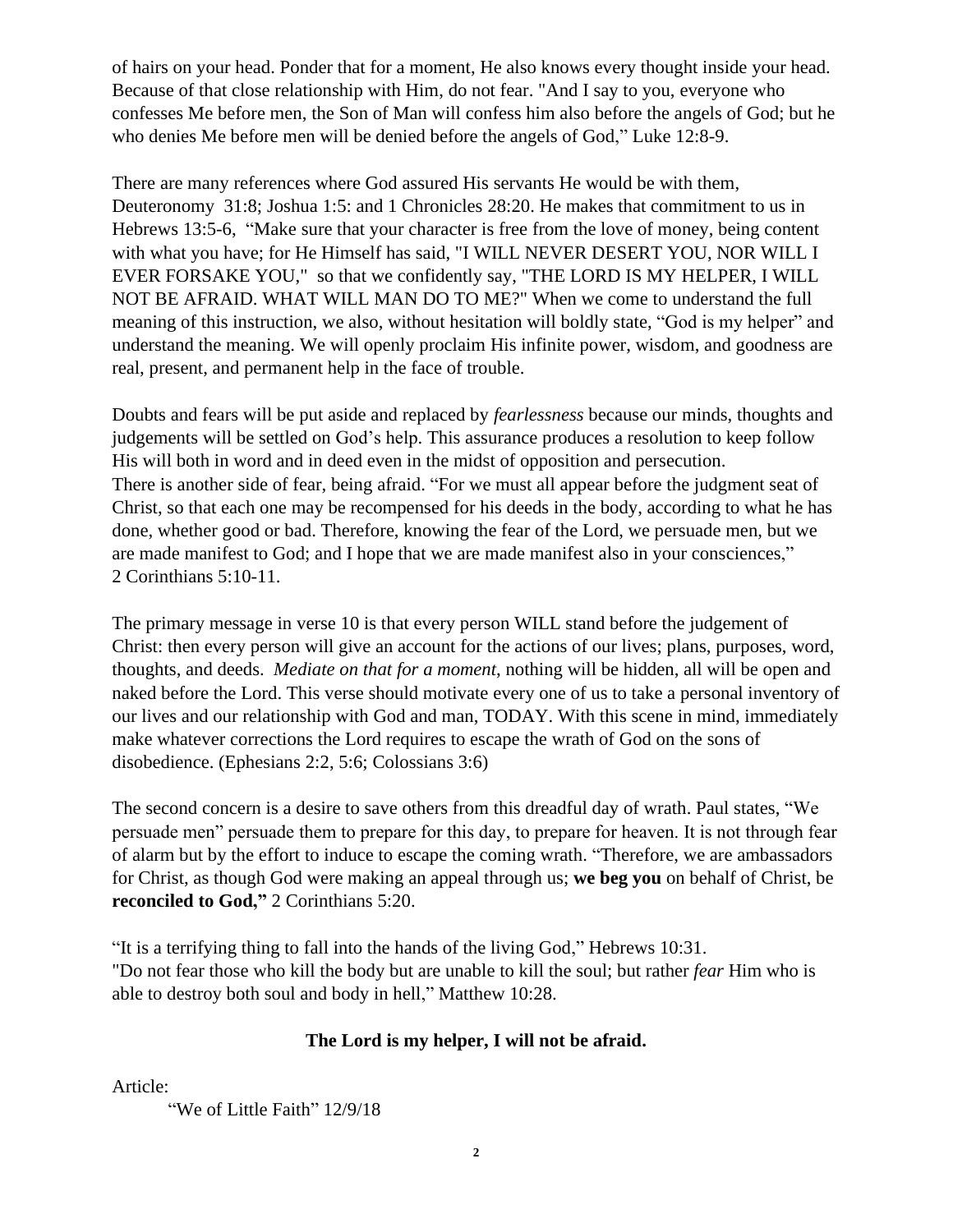## Helpless

#### **"For while we were still helpless, at the right time Christ died for the ungodly," Romans 5:6 (NAS95).**

Helpless means without strength, weak, and unable to rescue yourself from a dire physical situation. On a spiritual level it means to have weak faith, be in a dying state, ungodly, and without knowledge or worship of God. This is a state where Satan lives, rules and enslaves their hearts. "For if while we were **enemies** we were reconciled to God through the death of His Son, much more, having been reconciled, we shall be saved by His life," Romans 5:10.

From the word "enemy" comes the thought of hatred, enmity, and acting hostile to God because we have fallen away from Him through sinful behavior. We are without strength, having lost righteousness and true holiness. The ungodly have lost the strength to do good, having lost sight of God. We turn to the things of the world looking for peace and happiness however, they are not found so the sinner dives deeper into earthly things, searching but never finding satisfaction. The daily news reports are filled with examples of the exploits of failed happiness seekers. Paul states in Titus 3:3, "For we also once were foolish ourselves, disobedient, deceived, **enslaved** [addicted] to various lusts and pleasures, spending our life in malice and envy, hateful, hating one another." Also refer to Titus 2:3; Galatians 4:9; and 2 Peter 2:19. This describes the world in New Testament times as well as today.

What happened to change the circumstances?

"But when the kindness of God our Savior and His love for mankind appeared, He saved us, not on the basis of deeds which we have done in righteousness, but according to His mercy, by the washing of regeneration and renewing by the Holy Spirit," Titus 3:4-5.

"Who gave Himself for our sins so that He might **rescue** [*deliver*] us from this present evil age, according to the will of our God and Father," Galatians 1:4. Christ does not "pluck out" believers from death or another world but He promises to rescue sinners from the domination of the world and provide spiritual separation from the it. "Then the **Lord knows how** to rescue the godly from temptation, and to keep the unrighteous under punishment for the day of judgment, 2 Peter 2:9. God forcible delivered righteous Lot from the wicked to punish the evil doers for their ungodliness. The believers are NOT delivered from temptation, but they will be preserved in temptation and will be delivered out of it. (Psalms 34:17,19; Daniel 3:15-17.

"Now you followed my teaching, conduct, purpose, faith, patience, love, perseverance, persecutions, and sufferings, such as happened to me at Antioch, at Iconium and at Lystra; what persecutions I endured, and out of them all the Lord **rescued** me!" 2 Timothy 3:10-11. Paul states, "I set you an example to follow." Therefore, God rescued Paul and will also rescue you and me. Be steadfast in teaching the pure gospel. Conduct yourself in a manner that is pleasing to the Lord. Our purpose must be to demonstrate our faith and love even while enduring persecution knowing that God will rescue us from this evil world.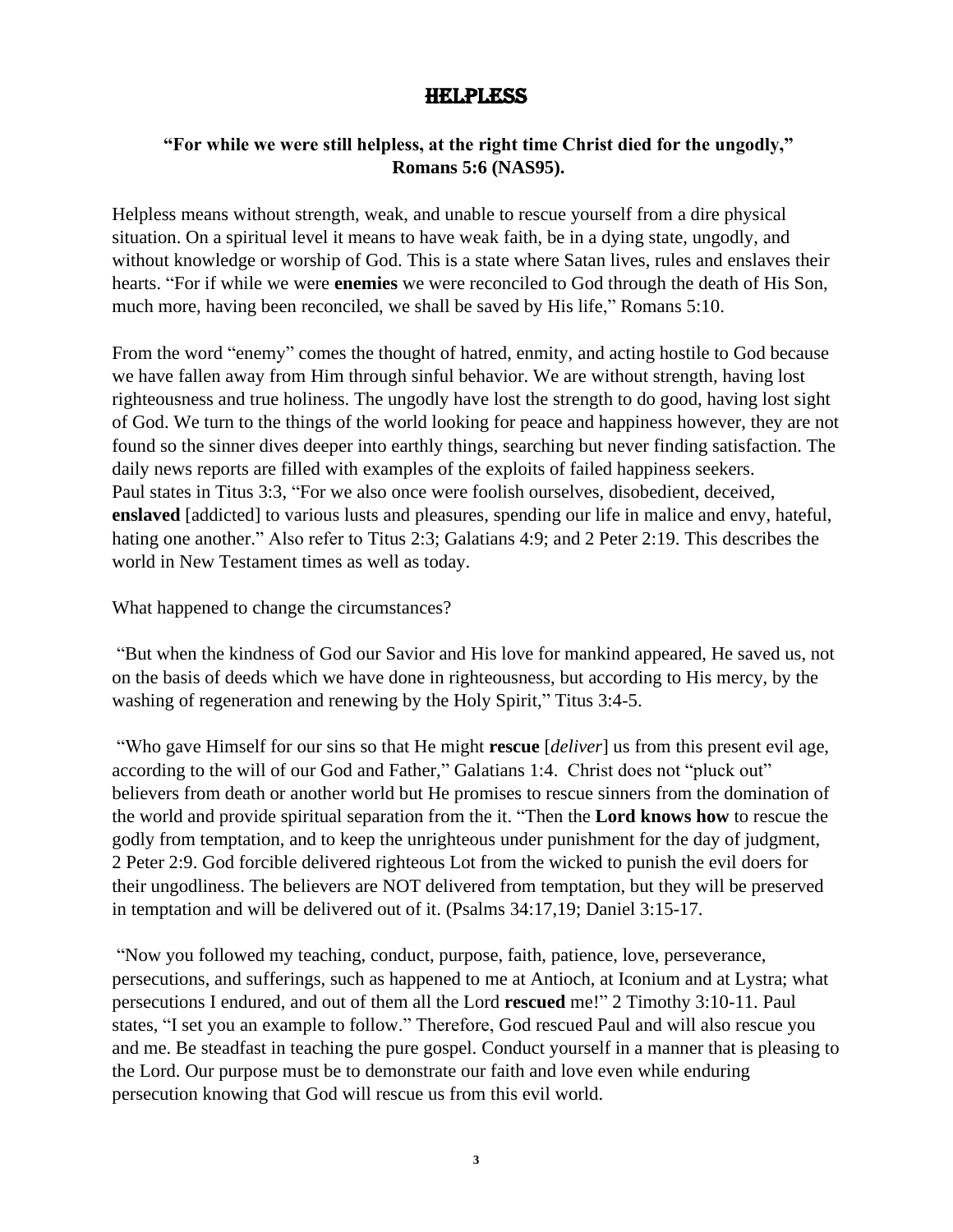"How will we **escape** if we neglect so great a salvation? After it was at the first spoken through the Lord, it was confirmed to us by those who heard," Hebrews 2:3. Neglect will ruin every relationship in life, whether physical or spiritual. IF we neglect a proper diet, we ruin our health, neglecting our home ruins our family and marriage relationship, neglecting homework ruins our education, etc. IF we neglect our spiritual relationships, we ruin church family, our relationship with God, and our reward in heaven.

#### *Without Him there can be NO escape!*

"See to it that you do not refuse Him who is speaking. For if those did not escape when they refused him who warned them on earth, much less will we escape who turn away from Him who warns from heaven," Hebrews 12:25. The Hebrew writer draws attention by stating, "See to it," or look, take heed what follows is extremely important. He illustrates using an event the Jews know well between the Lord and Moses, stressing the importance of listening and obeying the words of the God of Heaven. The Israelites did not escape the punishment of undervaluing the word of God which He spoke on Mt. Sinai, wrote a table of stone, and then delivered by the hands of Moses.

Neither shall we escape if we ignore the word spoken by His son from heaven, Hebrews 1:2. We will be in the same category as those who scoffed at the foot of the cross; disregarding His sacrifice and His gospel which was ratified by the shedding of His own blood.

"For if we go on sinning willfully after receiving the knowledge of the truth, there no longer remains a sacrifice for sins, but a terrifying expectation of judgment and THE FURY OF A FIRE WHICH WILL CONSUME THE ADVERSARIES. Anyone who has set aside the Law of Moses dies without mercy on the testimony of two or three witnesses. How much severer punishment do you think he will deserve who has trampled underfoot the Son of God, and has regarded as unclean the blood of the covenant by which he was sanctified, and has insulted the Spirit of grace? For we know Him who said, "VENGEANCE IS MINE, I WILL REPAY." And again, "THE LORD WILL JUDGE HIS PEOPLE." It is a terrifying thing to fall into the hands of the living God, Hebrews 10:26-31.

"And to give relief to you who are afflicted and to us as well when the Lord Jesus will be revealed from heaven with His mighty angels in flaming fire, dealing out retribution to those who do not know God and to those who do not obey the gospel of our Lord Jesus. These will pay the penalty of eternal destruction, away from the presence of the Lord and from the glory of His power," 2 Thessalonians 1:7- 9.

"For speaking out arrogant words of vanity they entice by fleshly desires, by sensuality, those who barely escape from the ones who live in error, promising them freedom while they themselves are slaves of corruption; for by what a man is overcome, by this he is enslaved. For if, after they have escaped the defilements of the world by the knowledge of the Lord and Savior Jesus Christ, they are again entangled in them and are overcome, the last state has become worse for them than the first. For it would be better for them not to have known the way of righteousness, than having known it, to turn away from the holy commandment handed on to them." 2 Peter 2:18-21.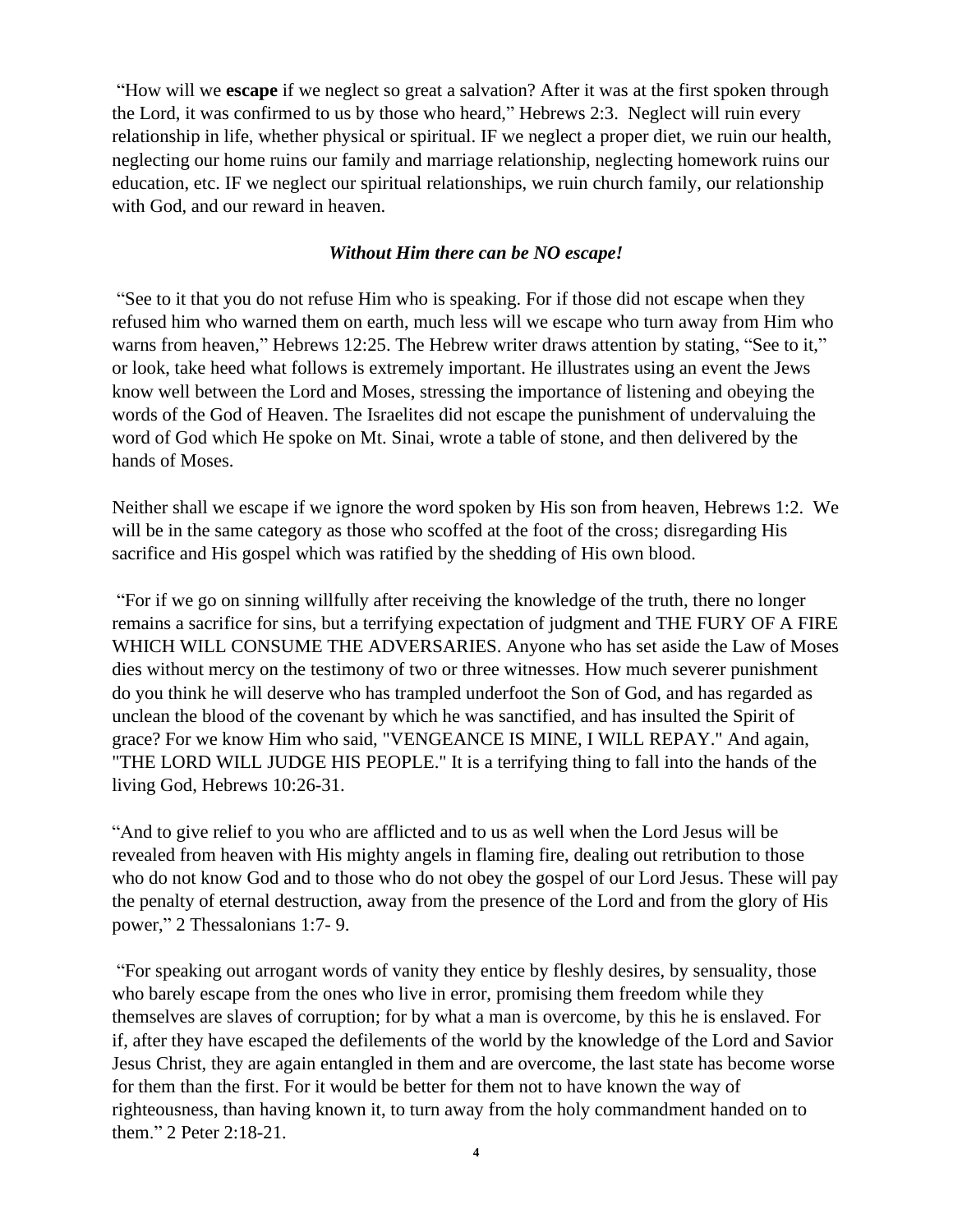Peter gives believers a stern warning about neglecting God's word after having escaped the defilement of the world, returning the "pig pen of sin," verse 22. There is no hope for this person of being rescued from the Lord's judgement UNTIL they are willing to listen and obey God's word. Perhaps we could help. "The Lord's bond-servant must not be quarrelsome, but be kind to all, able to teach, patient when wronged, with gentleness correcting those who are in opposition, if perhaps God may grant them repentance leading to the knowledge of the truth, and they may come to their senses and **escape** from the snare of the devil, having been held captive by him to do his will," 2 Timothy 2:24-26.

"But the Lord stood with me and strengthened me, so that through me the proclamation might be fully accomplished, and that all the Gentiles might hear; and I was rescued out of the lion's mouth. The Lord will rescue me from every evil deed and will bring me safely to His heavenly kingdom; to Him be the glory forever and ever. Amen," 2 Timothy 4:17-18/

Extra study: Psalms 41:1; Job 5:16; Exodus 23:5; Isaiah 25 Other sources:

Articles

"When the Fire Flickers" 12/16/18 "The Pattern of Personal Apostasy 9/23/16

Sermon

"Rescued" 6/23/19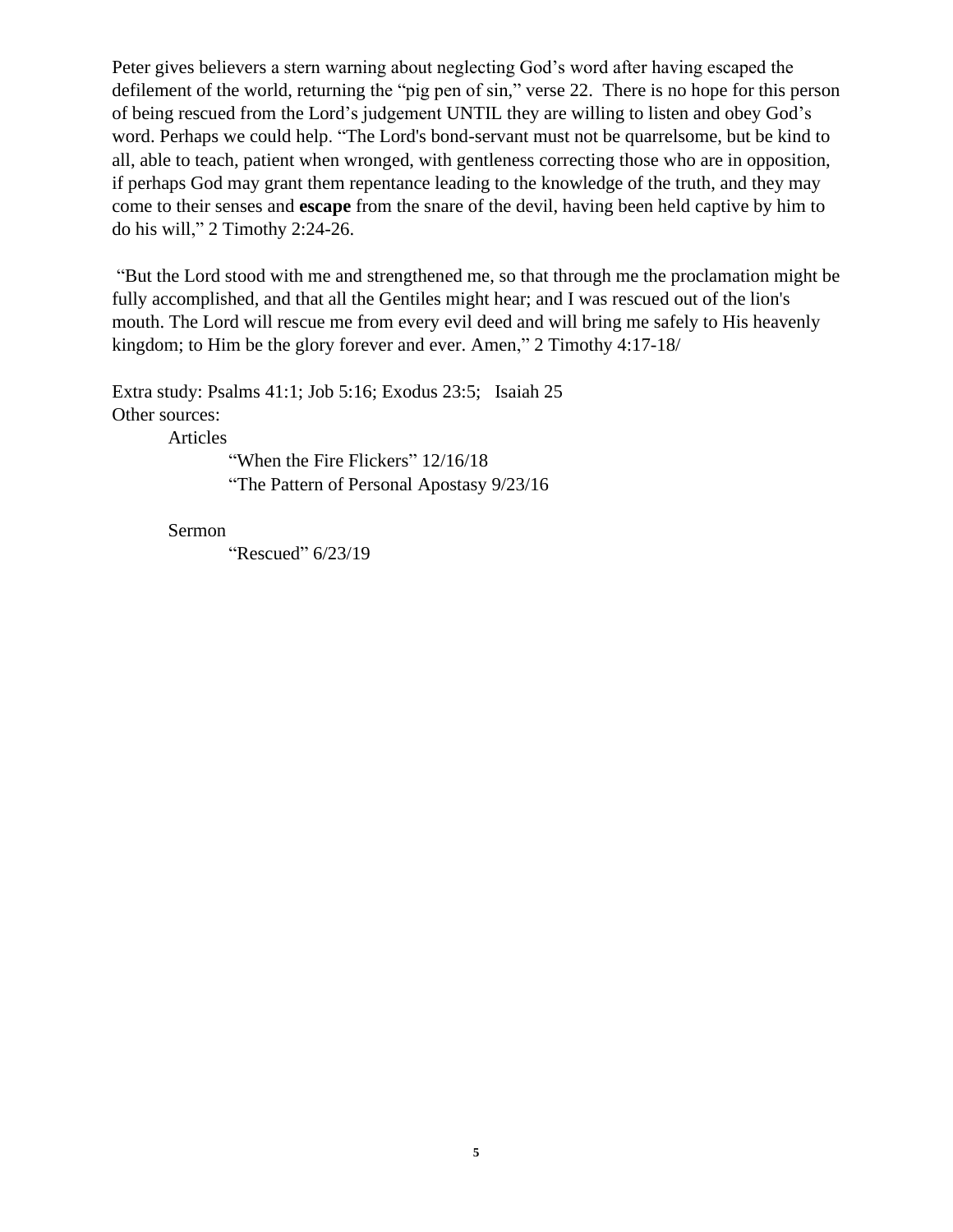## **COURAGE**

"These things I have spoken to you, so that in Me you may have peace. In the world you have tribulation but **take courage**; I have overcome the world," John 16:33 (NAS95). When Jesus said, "take courage," What did He mean? What was to be the source of their courage? Jesus used this phase a dozen times to His disciples as well as Paul.

"**Be strong and courageous**, *do not be afraid* or tremble at them, for the LORD your God is the one who goes with you. He will not fail you or forsake you," Deuteronomy 31:6. Courage is built, developed, then strengthen by means of use, practice, being encouraged, by God who provides the source of courage, replacing fear by faith in God.

#### *Fear is a reaction; courage is a decision. Winston Churchill*

Four times in the first chapter of Joshua, God told him to be strong and courageous. Then God gave him the reason and motivation to be strong and courageous. Primarily, God, with His power and might, would be with him. God said to Joshua, "I've got your back."

The times Jesus stated, "Take courage," He was exhorting them to action, to make the decision to be courageous. There are many examples of the courage of the disciples in the book of Acts such as in 5:29 and chapter 7. The mighty men of valor in the Old Testament refers to bravery, daring, and fearlessness in battle. The Old Testament and New refers to the mighty men of valor in a spiritual sense. In Hebrews 11 they are called the heroes of faith.

#### *Where do we obtain courage today?*

The answer is the same source as Joshua, Noah, Abraham, Joseph, Stephen, Paul, Peter and many others. "Make sure that your character is free from the love of money, being content with what you have; for He Himself has said, "I WILL NEVER DESERT YOU, NOR WILL I EVER FORSAKE YOU," so that we confidently say, "THE LORD IS MY HELPER, I WILL NOT BE AFRAID. WHAT WILL MAN DO TO ME?" (Hebrews 13:5-6. Reread these verses, ponder what is said by the God of Heaven through the Hebrew writer. This is the same God who spoke to the heroes of faith, Stephen, Peter, and Paul. He is the same God who makes this promise to us. "Take courage," make the decision to be courageous because God is my helper. In verse 6 he adds, "with confidence, assurance, boldness, without doubt we can profess to the world our faith in Jesus Christ." We can, without fear, openly declare that we are not ashamed of our faith and trust in Christ. Our trust in the infinite power, wisdom, goodness and that it is real, present and a permanent help against all troubles and supplies all our needs while replacing fear with faith in God's promises. God has done His part; the rest is on us. It is our responsibility to trust in God, (Psalms 56:11). He promises that He will NEVER forsake the righteous, (Psalms 37:25). Faith expels fearfulness and is replaced by fearlessness, a heart that is fixed on the premise that "God is my helper." When we can reach this level of trust in God, we will have a mind that is unmovable, drawing closer to God and His word which is demonstrated by our words and deeds. One of the responsibilities of a Christian is to strengthen and encourage each other. "Now we who are strong ought to bear the weaknesses of those without strength and not just please ourselves," Romans 15:1. We need to continually exhort with brotherly love and mutual kindness. We should strengthen those who are weak, who may not have achieved this deep trust in God. Perhaps they have not realized He will always be there for them. "Then those who feared the LORD **spoke to one another**, and the LORD gave attention and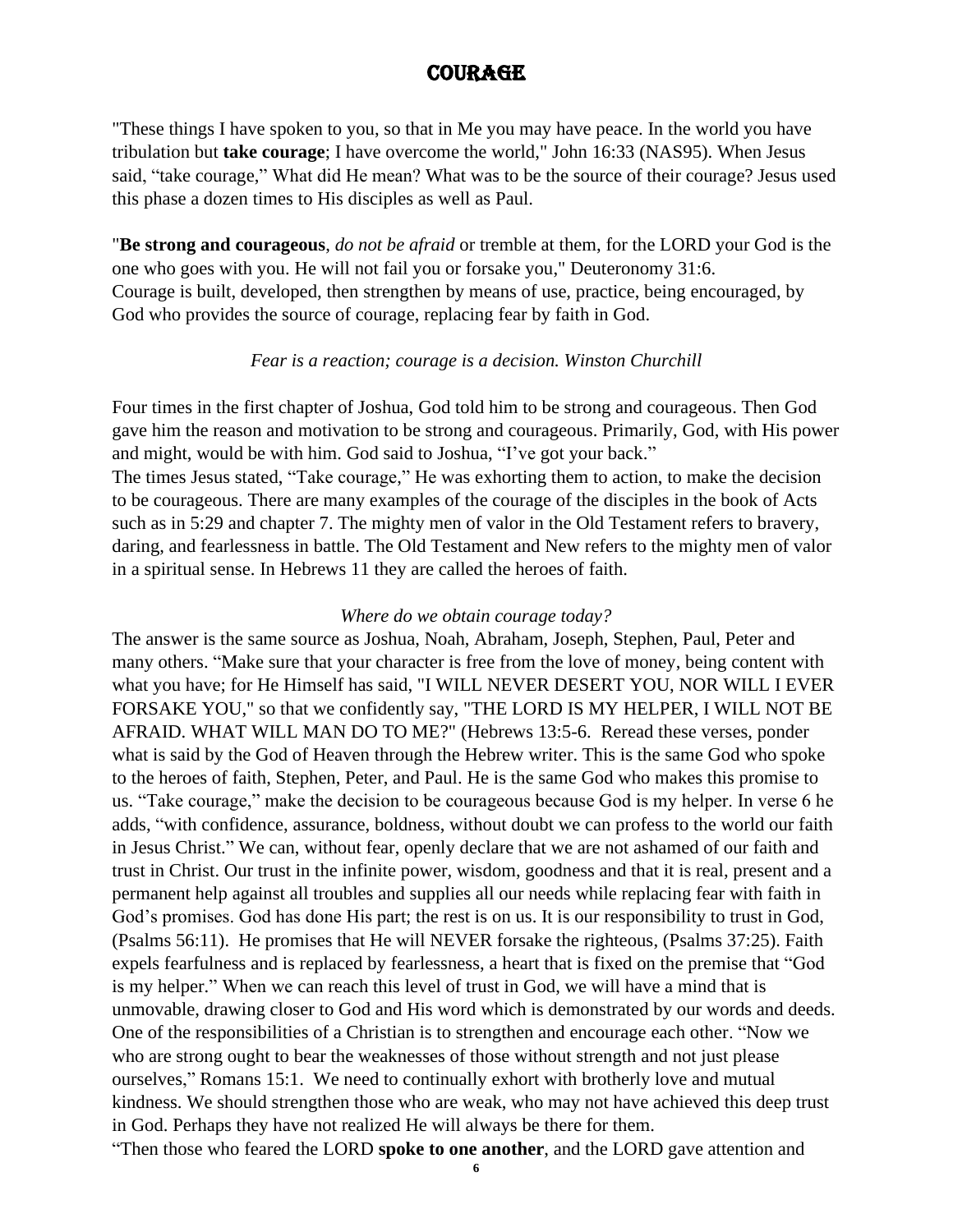heard it, and a book of remembrance was written before Him for those who fear the LORD and who esteem His name," Malachi 3:16. "Fear" in this passage means reverence for God. Those who were following God's word were encouraging one another. This pleased God so it was recorded in a book of remembrance, saved for future learning and example.

Paul strengthens the souls of the disciples and encourages them to continue in the faith, "Through many tribulations we must enter the kingdom of God," Acts 14:22. This is one example of Paul helping these young converts develop a stronger faith and trust in God, and. Paul, who had been stoned and left for dead was encouraging them to face personal persecution. In Acts 11:19-24 the Spirit records the success of spreading of the gospel. Barnabas was sent to Antioch where he witnessed the grace of God. "When he arrived and saw what the grace of God had done, he was glad and encouraged them all to remain true to the Lord with all their hearts. Acts 11:23. He met brethren with a determined heart, fixed purpose, and united with Christ; as Ephesians 4:5 states, "one spirit with Him."

"That their hearts may be encouraged, having been knit together in love, and attaining to all the wealth that comes from the full assurance of understanding, resulting in a true knowledge of God's mystery, that is, Christ Himself," Colossians 2:2. There is no greater comfort or encouragement than the solid Christian friendship. One that is cemented or knit together through love, during periods of difficulty, trials, and persecution. These times create a strong union of affection (Ecclesiastes 4:12).

The first letter to the Thessalonians contained several verses designed to strengthen and encourage those Christians who were under persecution. "And we sent Timothy, our brother and God's fellow worker in the gospel of Christ, to **strengthen and encourage** you as to your faith," 1 Thessalonians 3:2.

"Therefore **comfort one another** with these words," 1 Thessalonians 4:18.

"Therefore **encourage one another** and **build up one another**, just as you also are doing," 1 Thessalonians 5:11.

"We urge you, brethren, admonish the unruly, **encourage the fainthearted**, **help the weak**, be patient with everyone," 1 Thessalonians 5:14.

All these verses place a responsible on Christians to aid and assist one another in remaining faithful. Helping others is fundamental to being united with Christ (Luke 10:30-36).

"Now may our God and Father Himself and Jesus our Lord **direct our way** to you; and may the Lord cause you to increase and abound in love for one another, and for all people, just as we also do for you; so that He may **establish your hearts** without blame in holiness before our God and Father at the coming of our Lord Jesus with all His saints, 1 Thessalonians 3:11-13. This is Paul's desire for them as well as for you and me. He is asking God to direct our way, through the scriptures, to increase our love for one another and establish our hearts.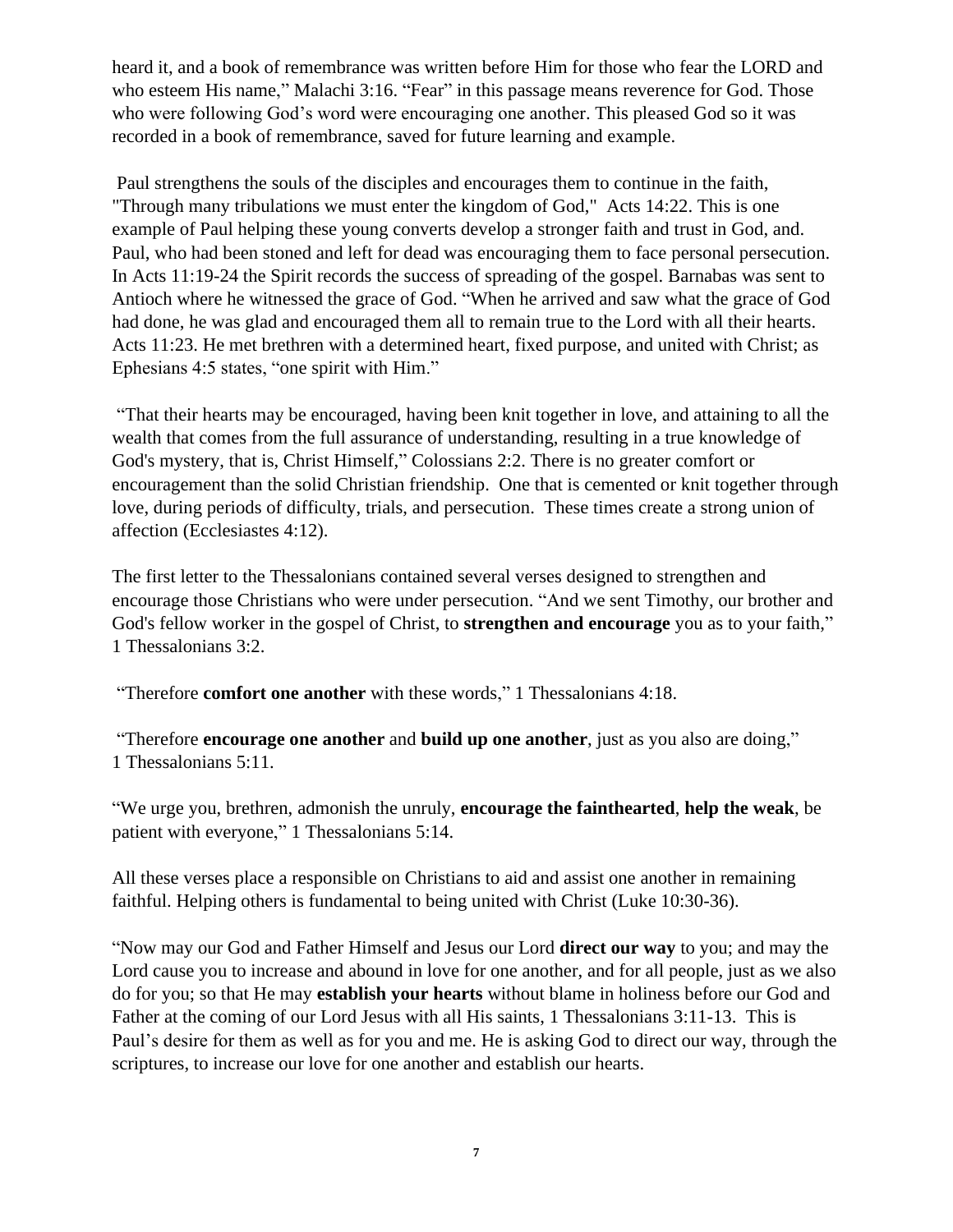Courage is extremely important because without it we cannot practice other virtues.

## *Courage is resistance to fear, mastery of fear, not the absence of fear. Mark Twain.*

Articles on this website

"Drawing Strength from the Courage of Others" "Surround yourself with Good People" 5/11/14 - 12/27/15

#### Sermon

"Finding courage in God" 3/15/20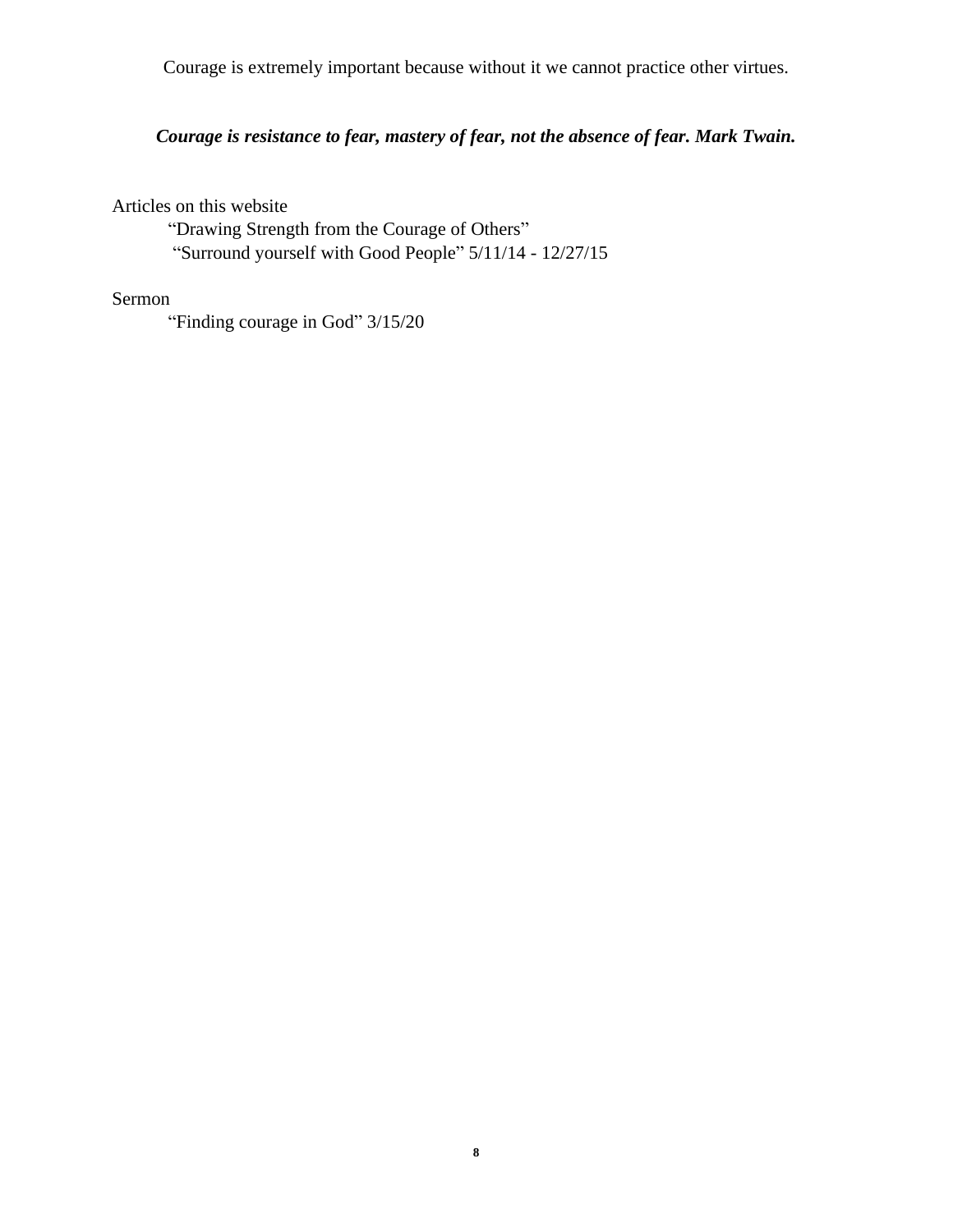## Anger

#### **"BE ANGRY, AND YET DO NOT SIN; do not let the sun go down on your anger," Ephesians 4:26 (NAS95).**

**Anger:** strong feelings of displeasure. More forceful words are **rage**: strong violent feelings difficult to control*.* **Fury:** overwhelming rage violent loss of self-control. **Wrath**: desire or intent to punish or get revenge. (Webster's online dictionary)

How can the Lord help us fight against anger? Anger is a passion, an excitement or agitation of the mind that is caused from having a sense of danger, fear of injury, either physical or emotional. When a situation suddenly arises, we are quick to defend ourselves against this possible injury. It is usually spontaneous, a reaction rather than a decision which allows for regrettable words to be spoken. Angry words can escalate into even more regrettable actions. The real danger is that anger can place a strong burden on maintaining self-control in any relationship. Having a strong feeling of displeasure is not sinful, **BUT** self-control must be on high alert to prevent the strong passionate feelings of anger from escalating into sinful behavior. Rashly spoken words are like feathers in the wind, they CANNOT be retrieved not matter how strong the effort.

#### *Anger can become sinful in many circumstances:*

- (1) Some people have extraordinarily strong triggers that anger sets off without a good cause.
- (2) If we harbor anger it will become sinful. Solve the problem before sundown. (Colossians 3:13)
- (3) Developing into an unforgiving spirit, implacable. (Romans 1:31)
- (4) Desire for revenge. (Romans 12:17,19)

Let us examine Paul's solution for this problem of anger. Beginning in Ephesians 4:17-19 he reminds the believers of their former life, using words like calloused, hard hearted, ignorance, sensual, impure, and greediness. "But you did not learn Christ in this way," Ephesians 4:20. Verse 22 instructs to, "lay aside, or put away, the old self because it was corrupt with lust, and ut on the new self, which in the likeness of God has been created in righteousness and holiness of the truth," Ephesians 4:24.

"Therefore, laying aside falsehood, SPEAK TRUTH EACH ONE OF YOU WITH HIS NEIGHBOR, for we are members of one another, Ephesians 4:25. He is writing to Christians, let's solve the problem quickly because you haven't sinned yet, verse 26. However, he warns, "and do not give the devil an opportunity," Ephesians 4:27*.* This is very fertile ground for Satan's work. He will make suggestions and offer temptations to persuade us to harbor unkind, angry feelings which push us into bitterness and resentment. BINGO sinful behavior and Satan won! Be angry and sin not, but rage, fury and wrath belong to the Lord. These most often are speaking about God's judgements on Israel, heathens, or final judgement.

Hebrews 10:27 offers Paul's solution for us. "Do not grieve the Holy Spirit of God, by whom you were sealed for the day of redemption," Ephesians 4:30. Warning: if you walk as the Gentiles you will grieve the Spirit of God. So, how can we avoid that dreadful mistake? "Let all bitterness and wrath and anger and clamor and slander **be put away from you**, along with all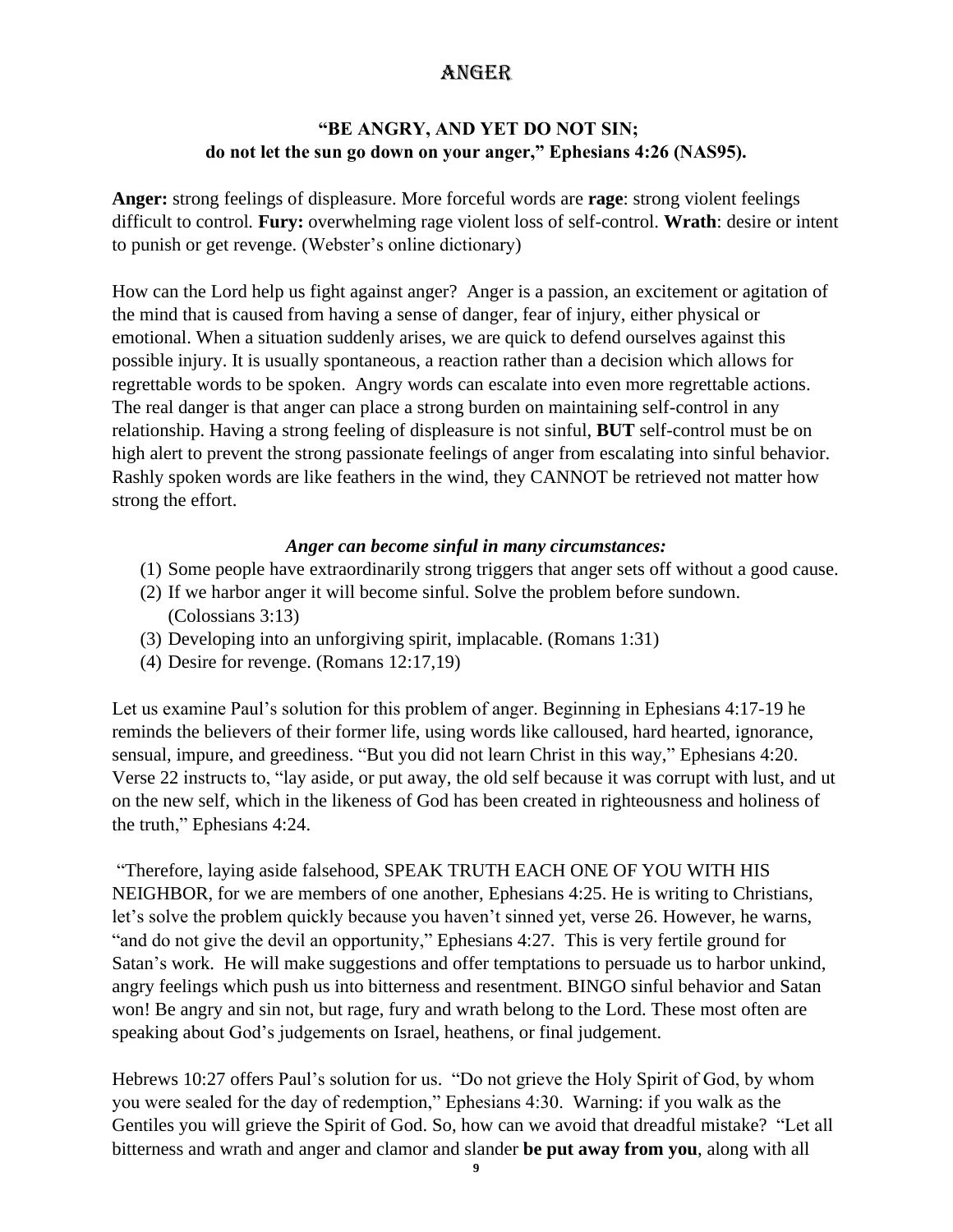malice, Ephesians 4:3.Resist these sinful practices and replace them with "Be kind to one another, tender-hearted, forgiving each other, just as God in Christ also has forgiven you," Ephesians 4:32. God always provides the solution to our problems.

"Create in me a clean heart, O God, and renew a steadfast spirit within me," Psalms 51:10. David is asking for a new heart because the old one was corrupt and could not be repaired. The purpose of the gospel is to create a new heart within each believer. When we are baptized into Christ's death, we are raised to a new life (Romans 6:4) and because of the new heart we can be united with Christ (Romans 6:5) in His death resurrection.

"That I may **know Him**," Philippians 3:10-11. This must be the highest object of desire in the mind of every Christian. To fully understand His nature, character, and work and to fully comprehend the magnitude of God's love that provides salvation to mankind.

"And the power of His resurrection," Ephesians 3:19. We need to experience the influence of the resurrection that provides the hope for heaven's reward, immortality which will sustain us even in the face of persecution. "and the fellowship of His sufferings, being conformed to His death; participate in the same type of suffering, Romans 8:17; 2 Timothy 2:12; James 1:2. "But to the degree that you share the sufferings of Christ, keep on rejoicing, so that also at the revelation of His glory you may rejoice with exultation," 1 Peter 4:13. In order that I may attain to the resurrection from the dead.



**When you cannot control what is happening around you, Challenge yourself to control the way you respond to What is happening. YOU HAVE THE POWER!**

Articles

"Anger" 9/18/16 "Bitterness" 11/17/18 "Self-control" 3/8/18 **<sup>10</sup>**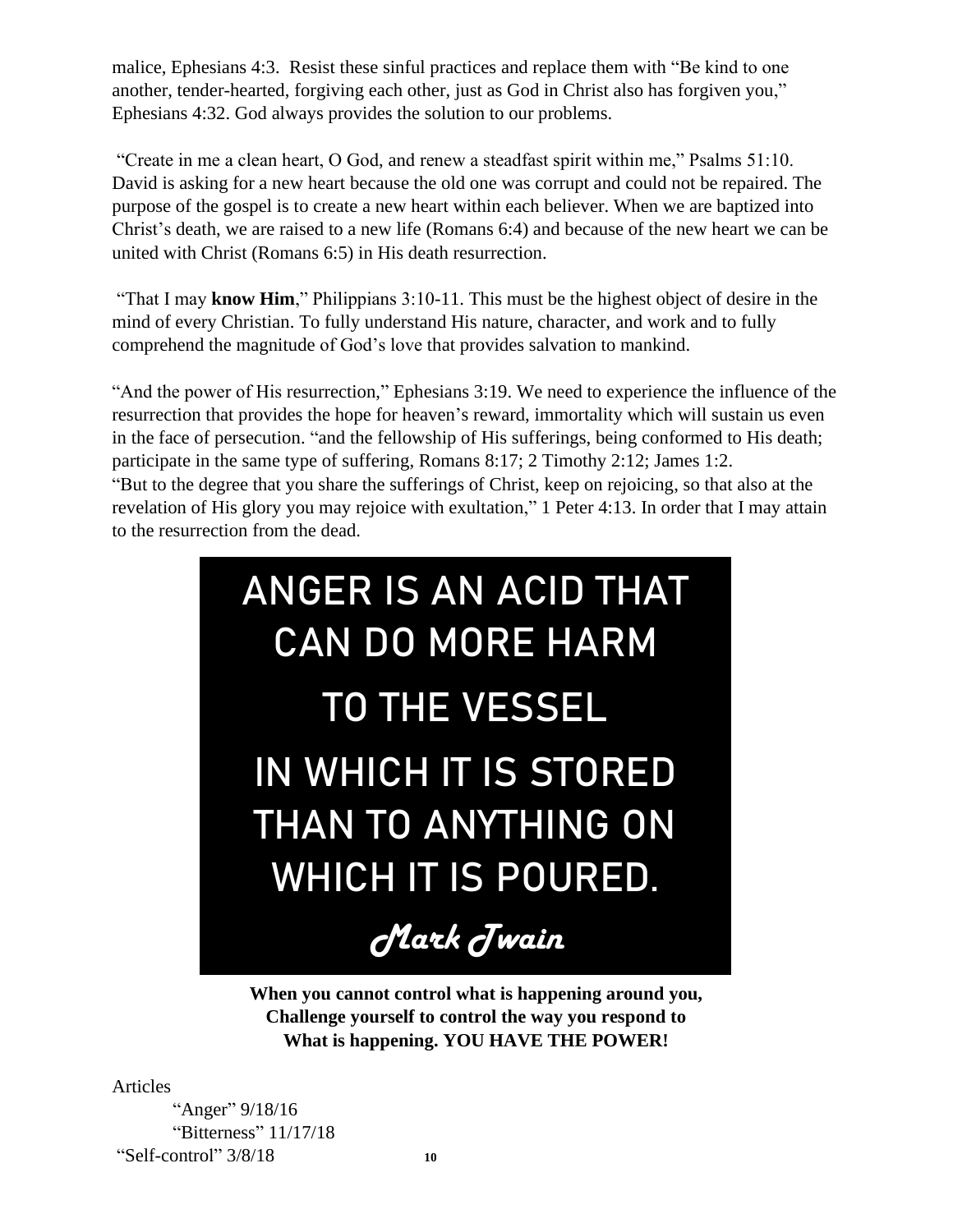## **HURT**

#### **"He heals the brokenhearted and binds up their wounds." Psalms 147:3 (NAS95)**

For this study we will be looking at hurt, injury, and offense in a spiritual sense rather than physical wounds. Those things that harm the body will heal, although possibly leaving a visible scar. However, the wounding of a person's feelings will leave an invisible scar that may never heal.

"For through your knowledge he who is weak is ruined, the brother for whose sake Christ died. And so, by sinning against the brethren and wounding their conscience when it is weak, you sin against Christ," 1 Corinthians 8:11-12. Paul's discussion is about preventing Christians from committing sin when, at times, we do not consider the result of our actions. Eating meat offered to idols was a real problem at the time of his writing. Inexperienced Christians were being offended and their conscience wounded because of their lack of knowledge concerning the new gospel of Christ. Mature Christians possessed the knowledge needed to understand that the idol was nothing and posed no threat to them. However, they did not consider the spiritual maturity level of their brothers and sisters in Christ. As a Christian we have a responsibility to assure our conduct, behavior and example will lead the uninformed, unlearned Christian or the unbeliever closer to Christ.

Case in point: an unbelieving spouse attended worship services with a believing spouse then left the building to eat a meal together. The unbeliever observed a person near them drinking beer with their meal. The unbeliever's statement to their spouse, "that guy was sitting in front of us at church and now he is drinking. What a bunch of hypocrites." His actions could stop anyone from discussing religion in any way. The believer may ask, "do you think drinking one beer will cause me to go to hell?" Think it all the way through, will eating meat offered to an idol cause you to go to hell? Paul says yes it will **if** you offend a weak brother or hinder the work of God. You violate the law that requires you to love your neighbor.

What effect can this have on the weak brother? 1Corinthians 8: 7-11 Verse 7- defile him, make him unclean, corrupted Verse 9 - liberty becomes his stumbling block Verse 11- ruined – perished – destroyed

"For if because of food your brother is hurt, you are no longer walking according to love. Do not destroy with your food him for whom Christ died," Romans 14:15. This verse teaches the same principle as 1Corinthians 8. Hurting the conscience of a weak brother is NOT living a life according to the principle of love for our fellowman. It is possible for a brother to be eternally lost because of my stumbling block, if I don't think about the end results of my actions. Romans 14:20 expresses the same thought.

**What are some things we could do today that would hut a weak brother?** Pause at this point to consider the answer to this question. There are many possibilities, many things that have happened in local congregations that have been hurtful to all but especially to the uninformed,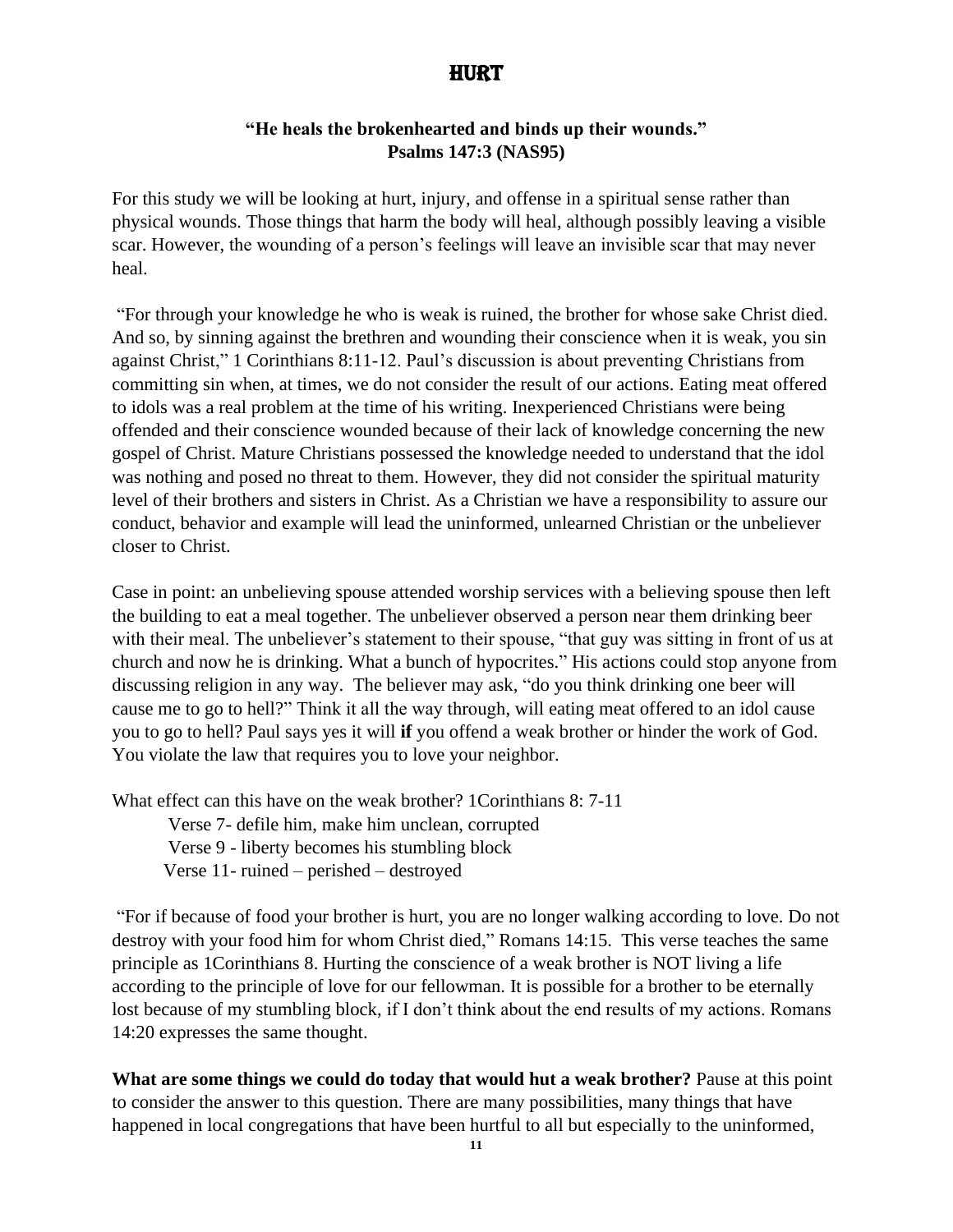immature Christian. Churches have divided over small relatively unimportant issues; what color to paint the walls, color of carpet, time to meet, choice of a preacher, the covering, second serving of the Lord's Supper, and the list continues.

**Attitude** is high on the list of things that often offend new Christians. Proper attitude toward our brethren begins with a sincere and fervent LOVE - the major ingredient in any relationship (John 13:34-35; & 1Peter 1:22-23). Fervent comes from the root where we get the word fever, burning up, intense love which provides a foundation for every successful relationship. Our love for every Christian allows us to forge a working relationship which Paul illustrated using the human body in 1 Corinthians 12:12-27. There is no partiality, no schism, the oil of love reduces the friction between the moving parts producing cooperation to build and strengthen each one. Submitting to one another begins by applying the proper attitude in sincere, fervent love. 1 Peter 2 and 3 presents strong teaching on both "who" and "how" we are to submit and "why" it is necessary.

"**Submi**t yourselves for the Lord's sake to every human institution, whether to a king as the one in authority," 1 Peter 2:13. The "why" is for the sake of God, we show our love for God by obeying the laws of the land that do not conflict the laws of God. We can easily hurt a young Christian in failure to submit to the king, or governor. A mature Christian should be careful of how we speak of those in authority, Ephesians 5:29. We may have a difficult time truly submitting to man's authority because of the laws passed that violate God's laws such as abortion, legal liquor and marijuana. However, when we consider the circumstance of the time of Peter's writing, the political situation was far worse than today. Verse 14 explains that the purpose of government is to punish the evil doers, such as robbers, murders, and rapist. Without a stable government there is chaos, anarchist, and unrest, and Christians cannot freely worship under those conditions. The second responsibility of government is given in verses 14, to praise them that do well. This may be in the form of allowing us to lead a quiet and peaceful life with our person and property protected, defending our rights as a citizen.

"And to make it your ambition to lead a quiet life and attend to your own business and work with your hands, just as we commanded you," 1 Thessalonians 4:11.

"For kings and all who are in authority, so that we may lead a tranquil and quiet life in all godliness and dignity. (NAS95) Verse 15 instructs us to set a good example of the unlearned," 1 Timothy 2:2.

" Servants, be **submissiv**e to your masters with all respect, not only to those who are good and gentle, but also to those who are unreasonable," 1 Peter 2:18. Even if your boss is unreasonable, forward which means crooked, perverse, wicked, or unjust God requires that we treat them respectfully. "Slaves, in all things obey those who are your masters on earth, not with external service, as those who merely please men, but with sincerity of heart, fearing the Lord," Colossians 3:22.

"All who are under the yoke as slaves are to regard their own masters as worthy of all honor so that the name of God and our doctrine will not be spoken against." 1 Timothy 6:1/ These verses emphasis that we are to give a good day's work regardless of the circumstances because it is about serving God, not the character of the supervisor (verse20) finds favor with God and you will not hurt the new Christian with your tongue or actions.  $\frac{1}{12}$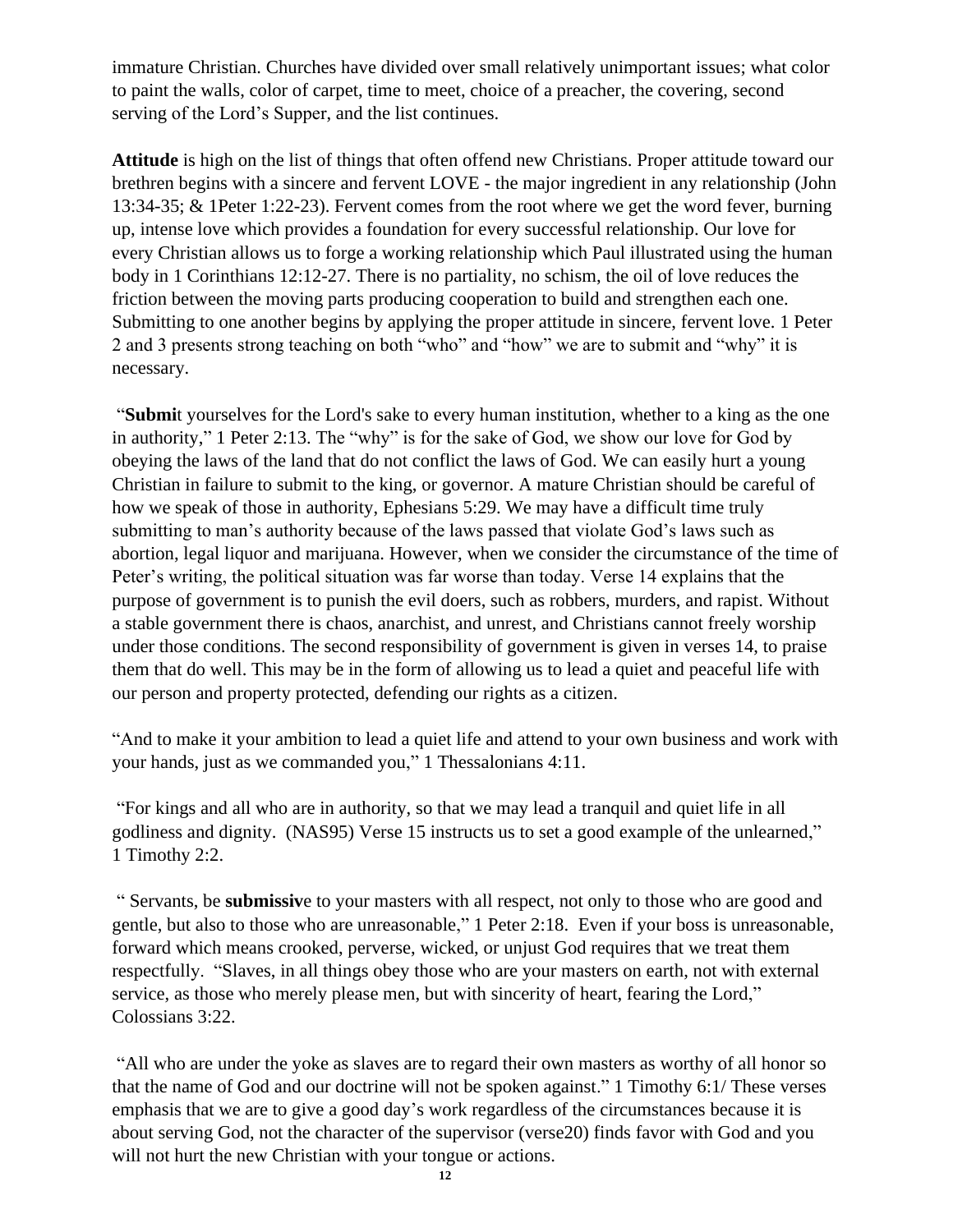"In the same way, you wives, be **submissive** to your own husbands so that even if any of them are disobedient to the word, they may be won without a word by the behavior of their wives, 1 Peter 3:1. Peter introduces the family relationship in chapter 3, beginning with the wives, showing how powerful a living example of God's principles can be. They can save a soul and are precious in God's sight. Think about how quickly a young Christian can be hurt by observing a wife who does not follow God's instructions given in these passages, showing signs of rebellion against her husband and God.

"You husbands in the same way, live with your wives in an understanding way, as with someone weaker, since she is a woman; and show her honor as a fellow heir of the grace of life, so that your prayers will not be hindered" 1 Peter 3:7. In the same way, husbands and wives are to be submissive to one another, "for the sake of the Lord." God requires it! If the husband does not show understanding, honor, and respect to his wife there is a price to pay, **hindered prayers,**  no favor in God's sight.

What is Peter's purpose in these instructions? "To sum up, **all of you** be harmonious, sympathetic, brotherly, kindhearted, and humble in spirit," 1 Peter 3:8. These are the qualities that prevent us from hurting a young Christian, scaring that person maybe for life and causing eternal loss. "Therefore, if anyone cleanses himself from these things, he will be a vessel for honor, sanctified, useful to the Master, prepared for every good work," 2 Timothy 2:21.

> **Trust in the LORD with all your heart, And do not lean on your own understanding. In all your ways acknowledge Him, And He will make your paths straight. Proverbs 3:5-6**

Articles

"Unjust Criticism 7/30/17 "One Another's" 11/11/18 "Blessings" 5/27/18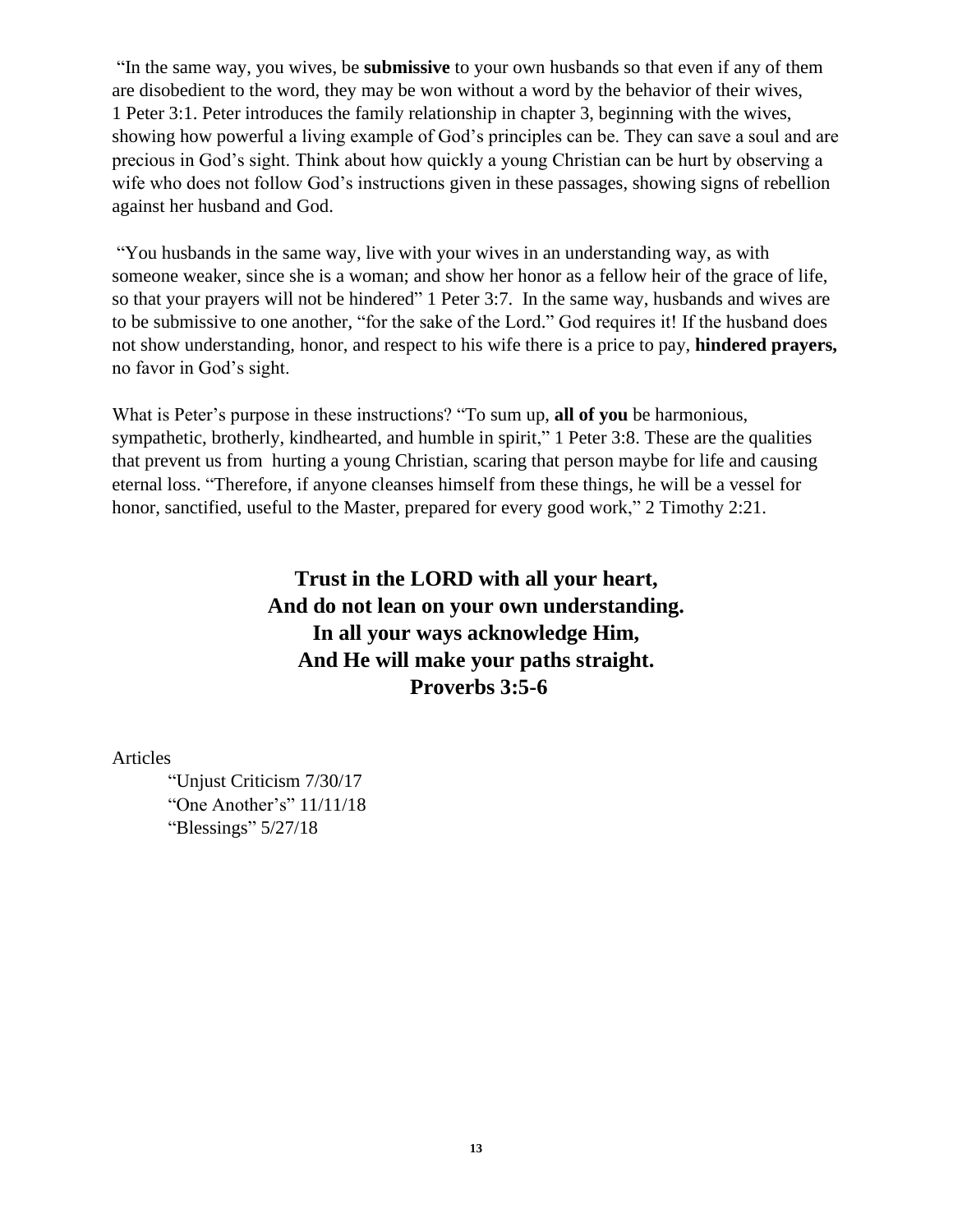## **STRENGTH**

"And he answered, 'You shall love the lord your god with all your heart, and with all your soul, and with all your **strength**, and with all your mind; and your neighbor as yourself,'" Luke 10:27 (NAS95). **Strength** is defined as the capacity for exertion or endurance. Other terms that are often used are **power,** the ability to act. And **force** means actual effective exercise of power. The word **energy** means power extended and **might** means overwhelming power. The antonyms are weak, weakness and powerless which describe the opposite state of strength.

Strength is acquired by exercise, lifting weights and CrossFit training which will build physical strength Every Christian is responsible for taking care of the physical body, 1Timothy 4:8. It is the container of the soul, the method God chose to transport the soul, to move about spreading the gospel. (Acts 17:28).

Spiritual strength is developed by spiritual exercise and training. Hebrews 5:12-6:1 expounds on the "how" of spiritual development, beginning with the elementary, using training and practice to gain strength pressing toward maturity. Time only will not produce teachers or spiritual strength (verse 12). They had plenty of time and opportunity to improve their spiritual strength however, they had neglected God's method of gaining strength which was gaining the knowledge of the doctrine of Christ. Discipline yourself for the purpose of godliness," 1 Timothy 4:7b.

Now they needed to go back to the elementary things: to 5-pound weights rather than the 50 pounds; back to the first principles which they had neglected through lack of commitment, endurance, and determination. The fundamental principles of Christianity, the milk of the word, produces faith in Jesus Christ, God's son our Savior. The plainest and easiest truths of the gospel aid in understanding the meatier things of the gospel. In John 3 Jesus was speaking with Nicodemus and asked, "Are you the **teacher of Israel** and do not understand these things?" John 3:10. He did not understand being born again was in the spiritual sense, he was stuck in the physical.

Verse 13 talks of being unskillful in the word of righteousness. They did not utterly understand. They were not proving, exercising, or practicing in the oracles of God. Understanding provides us with the opportunity to conform to the mind and will of God. This is an example of the maturing process. (1Corinthians 13:11, 14:20) "Like newborn babies, long for the pure milk of the word, so that by it you may grow in respect to salvation, 1 Peter 2:2. The Hebrews did not have that **longing** for the pure truth of God's word that causes growth leading to salvation.

"But solid food [strong meat] is for the mature, who because of practice have their senses trained to discern good and evil, Hebrews 5:14.

How does an unskilled Christian become mature?

"Therefore leaving the elementary teaching about the Christ, let us press on to maturity, not laying again a foundation of repentance from dead works and of faith toward God," Hebrews 6:1. One of the greatest dangers to any Christian is NOT having a continual growth pattern. 2 Peter 3:18 commands us to grow in the grace and knowledge of our Lord and Savior Jesus Christ. The Hebrew writer instructs us to MOVE from elementary things such as repentance and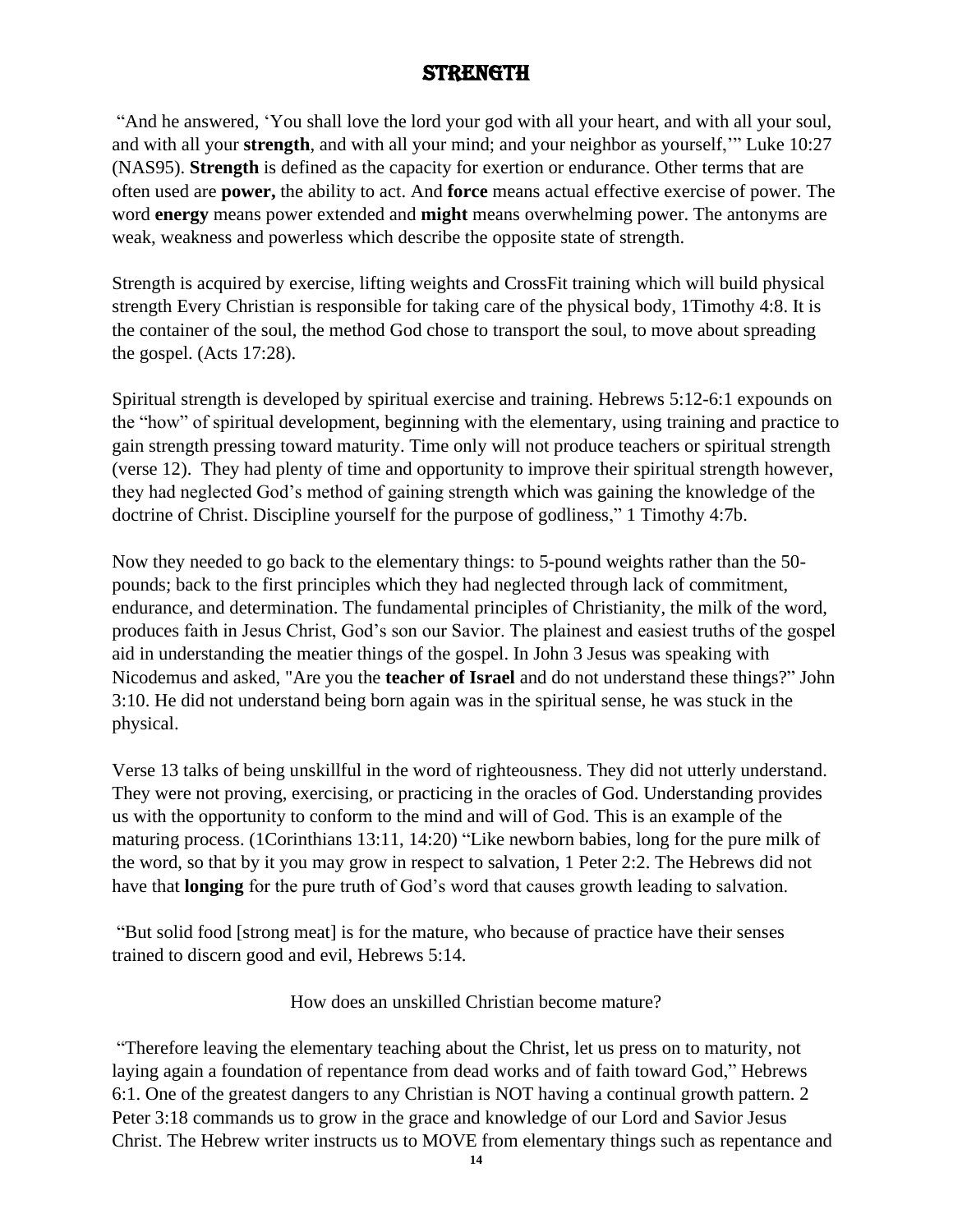a changed life toward mature things. We need to be progressing toward God and seeking a higher level of spirituality. Some translations speak of going on to perfection, greater skills in the doctrine of Christ, fuller understanding of the word of reconciliation (2 Corinthians 5:20). As we grow toward maturity, we will instill God's knowledge in our minds, learning perseverance and determination to cling to His will.

Paul gives the most complete description of God's plan for the spiritual development of mankind in Eph. 4:11-16. "And He gave some as apostles, and some as prophets, and some as evangelists, and some as pastors and teachers," Ephesians 4:11. The apostles and some prophets were endowed with the Holy Spirit to guide the early church, building on the foundation of Jesus Christ. They were to provide the continuation and edification of the church, which consist of growing Christians. It also consists of evangelist; whose primary job is to preach the gospel. Pastors, elders, and shepherds are to guide, feed and protect the flock of God. Teachers are those who instruct because they have developed skill in the word of God through practice, exercise, and application.

The purpose of this arrangement is given for the equipping or perfecting (NKJV] other saints for the work of service, to the building up of the body of Christ," Ephesians 4:12. Most people are reluctant to use the word perfect because of how we use it today. So we hear, "nobody is perfect," which is true if we are omitting the grace of God. We are not perfect on our own, but the meaning of the word throughout the scriptures is, "being complete, fully equipped, not lacking anything, James 1:4 and Colossians 2:10. "All Scripture is inspired by God and profitable for teaching, for reproof, for correction, for training in righteousness; so that the man of God may be adequate, equipped for every good work, 2 Timothy 3:16-17. God has provided **everything** that we need to become mature, knowledge, complete and perfect in His word. We are to use this maturity, the perfecting in the work of ministry, for edifying the body of Christ**,**  His church. This is a lifelong work. (Ephesians 4:13)

Until we all attain to the unity of the faith, until Christians reach a state of complete unity, and of the knowledge of the Son of God, reaching a practical acquaintance with Christ, Ephesians 3:17- 19, to a mature man. "To the measure of the stature which belongs to the fullness of Christ," 1 Corinthians 14:20. Christ is the standard, the ultimate goal for our moral character. Having attained this level of maturity, it changes how we behave; not like children who are easily influenced by others. They are changeable without conviction, tossed here and there by the latest religious opinion, unstable like the waves (James 1:8). The first aim of every new Christian is to become firmly grounded in the doctrine of Christ and it is the duty of every mature Christian to aid in that development (Titus 2:2-3). Without that grounding (verse14) the trickery, cunning and deceitfulness of men will lead you astray, away from God into spiritual ruin. When we speak the simple, unvarnished truth (verse15) it stands on its own, no need for cunning or trickery, spoken in love with a positive effect on the outcome on the young soul (Galatians 6:1; 2 Timothy 2:25). Aiding and assisting in the growth toward the complete/perfect man in Christ.

"From whom the whole body, being fitted and held together by what every joint supplies, according to the proper working of each individual part, causes the growth of the body for the building up of itself in love," Ephesians 4:16. This verse shows the wisdom of God and the learning of Paul as he illustrates the importance of EVERY member working together with other members to build up the body of Christ, His church.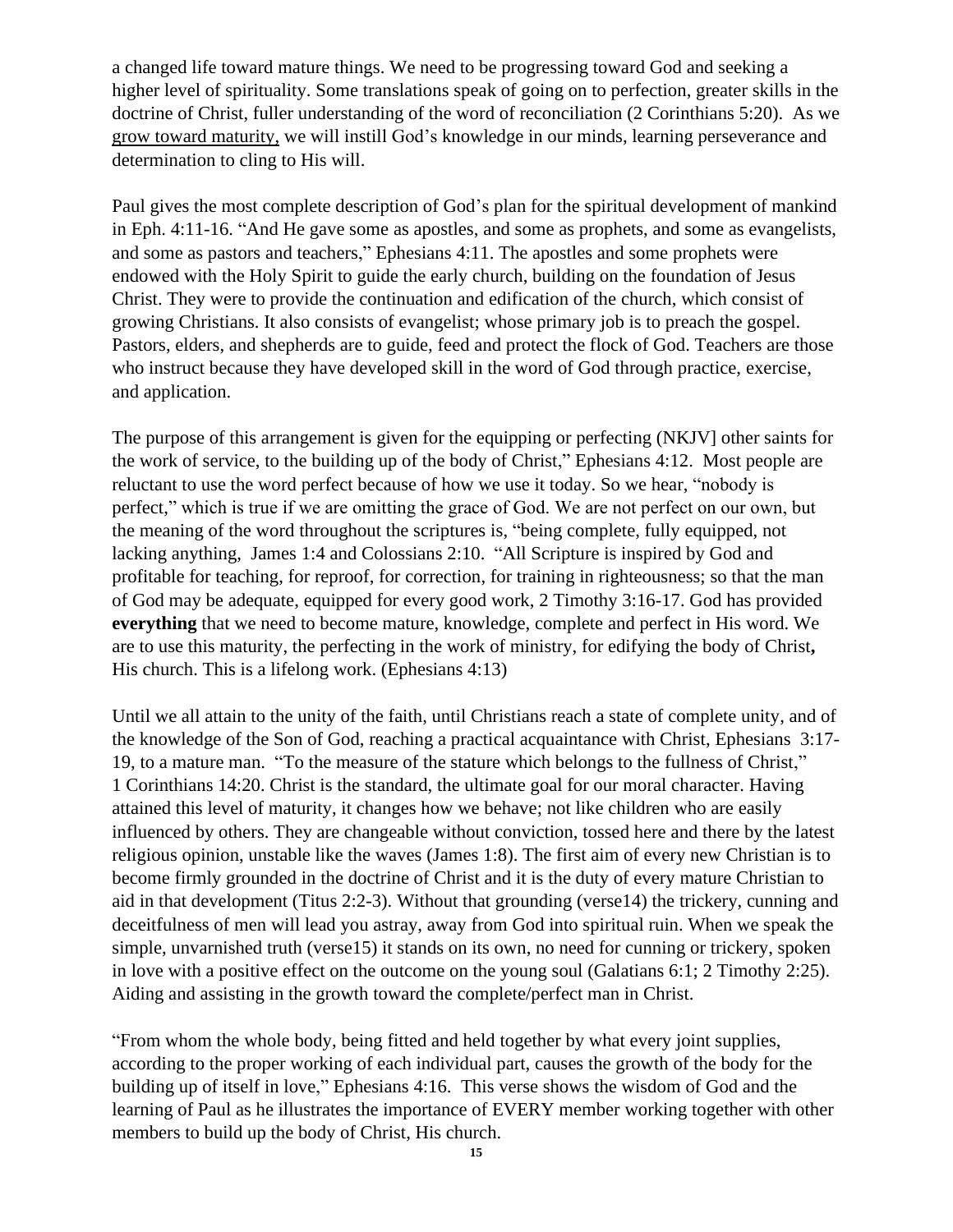Here is where we find strength in the Lord, opportunity to serve others and to benefit fellow Christians through loving obedience to God. Read the reminder of Ephesians 4 for further insight into applying these principles in your service.



Articles

"Are You an Asset?" 11/26/17 "Divine Antidotes" 8/11/19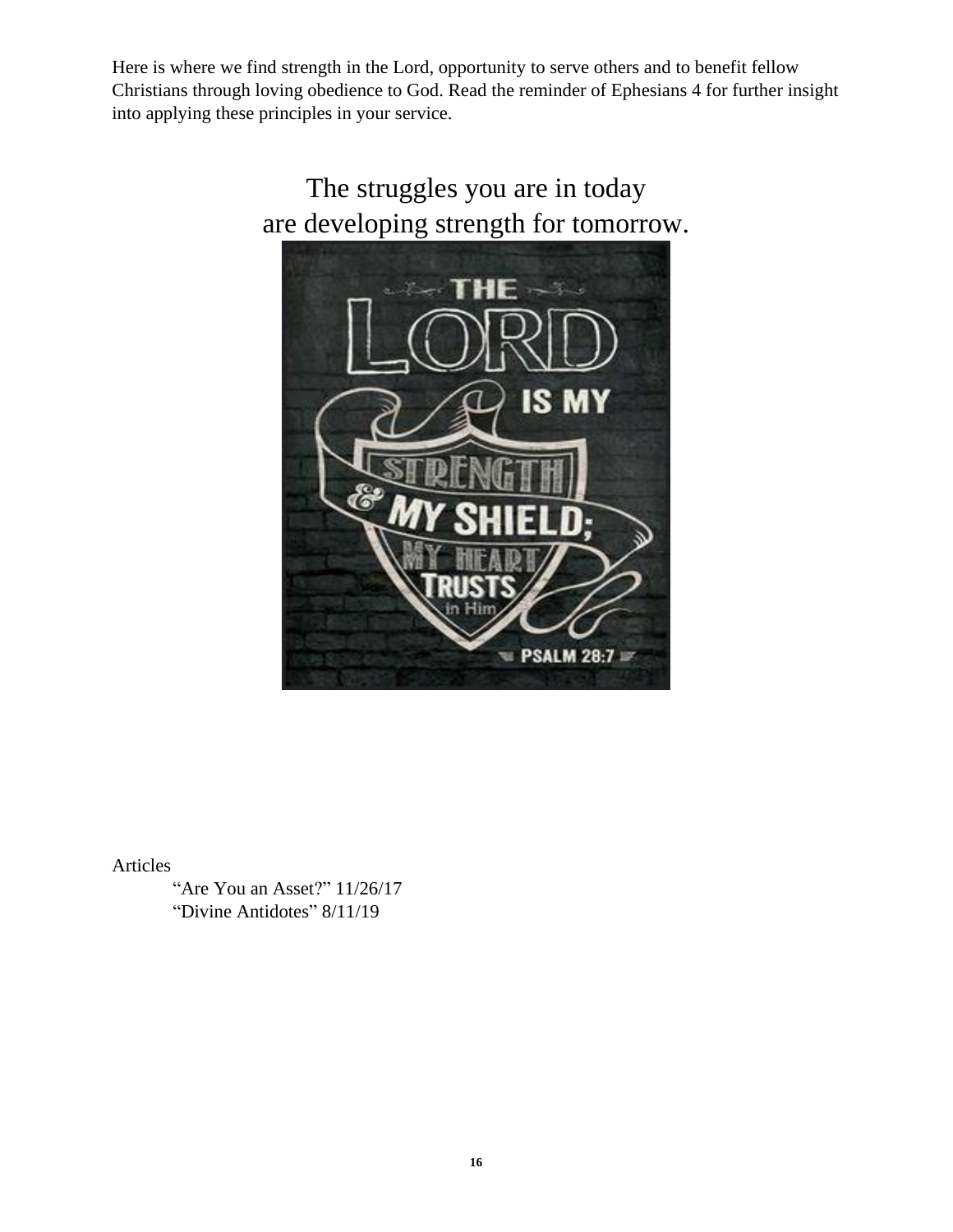## **TIRED**

#### **"Come to Me, all who are weary and heavy-laden, and I will give you rest." Matthew 11:28 (NAS95)**

Jesus understood being tired, weary, drained of strength to the point of exhaustion. (John 4:6) Jesus was physically tired in this reference but in the text passage He is offering a different kind of rest for those who were weary and heavy laden. Some commentators suggest the heavy burden were the numerous Mosaic rites however, Jesus is referring to the oppressive additions of the Scribes and Pharisees. They required the people pay temple tax, give their property, and placed extremely strict regulations about every part of life that had moved beyond being reasonable or expedient. Jesus is offering relief for this burdensome system, to lay down the heavy load which could not deliver the forgiveness that is provided by Jesus Christ. All are invited to come: **sinners** who are tired of their sinful ways, the **penitent** who are burdened with guilt of a wayward life, and **believers** who are oppressed and fearful of the Jews. All are invited to come and receive the promised rest and be cleansed from all unrighteousness removing guilt. Strength is provided to overcome oppression, fear, and temptation. Jesus has just spoken about removing the heavy burden in Matthew 11:28, possibly referring to Psalms 55:22, "Cast thy burden upon the Lord and He will sustain you." He then used a metaphor that may seem strange to us, Matthew 11:29, "take my yoke upon you." Those who are weary and burdened down are asked to take on a YOKE, the very symbol of strenuous labor. Oxen wore yokes to pull ploughs or loaded wagons. The yoke that Jesus asks us to take or put on is not a burden but an obligation to believe His doctrine, conform to His will, and commit to serving Him. "Take My yoke upon you and learn from Me, for I am gentle and humble in heart," Matthew 11:29. Jesus contrasts His manner with that of the Jews, "meek and lowly in heart" as compared to prideful and arrogant. Where the meekness and humility of Christ dwells all is smooth, even peaceable, and quiet; for the work of righteousness is peace, and the effects of righteousness, quietness, and assurance forever. (A. Clark)

"YOU WILL FIND REST FOR YOUR SOULS," Isaiah 32:17. This invitation to all is offering relief from all the heavy burdens of being in the world, without a place to rest, refresh and renew. Whether from Jewish doctrine, false doctrine, or the ways of the world, we need a place of rest. "But the dove found no **resting place** for the sole of her foot, so she returned to him into the ark, for the water was on the surface of all the earth," Genesis 8:9.

Examine Isaiah 40: 28-31. God does not grow weary or tired, but He is the source of renewed strength to the tired and weary so we can walk and run but not get tired.

"Yet those who wait for the LORD Will gain new strength," Isaiah 40:31. The idea of "waiting on the Lord" is prominent in Isaiah, Proverbs, and the Psalms. We get tired, He does not, we need the **new** strength that He is willing and able to provide. He will bear our burdens, IF we are willing to follow Him, follow His timetable in humility and most of all patience. Then They will mount up with wings like eagles, they will run and not get tired, they will walk and not become weary. Other passages to consider Isaiah 8:17; Proverbs 20:22; Psalms 40:1, 33:20,119:81.

Jesus spoke of "waiting for the Lord" in a little different way but still requires patience and not growing weary. In all these passages, Mathew 24:43-44, 25:13; Luke 12:40, 21:34, 36;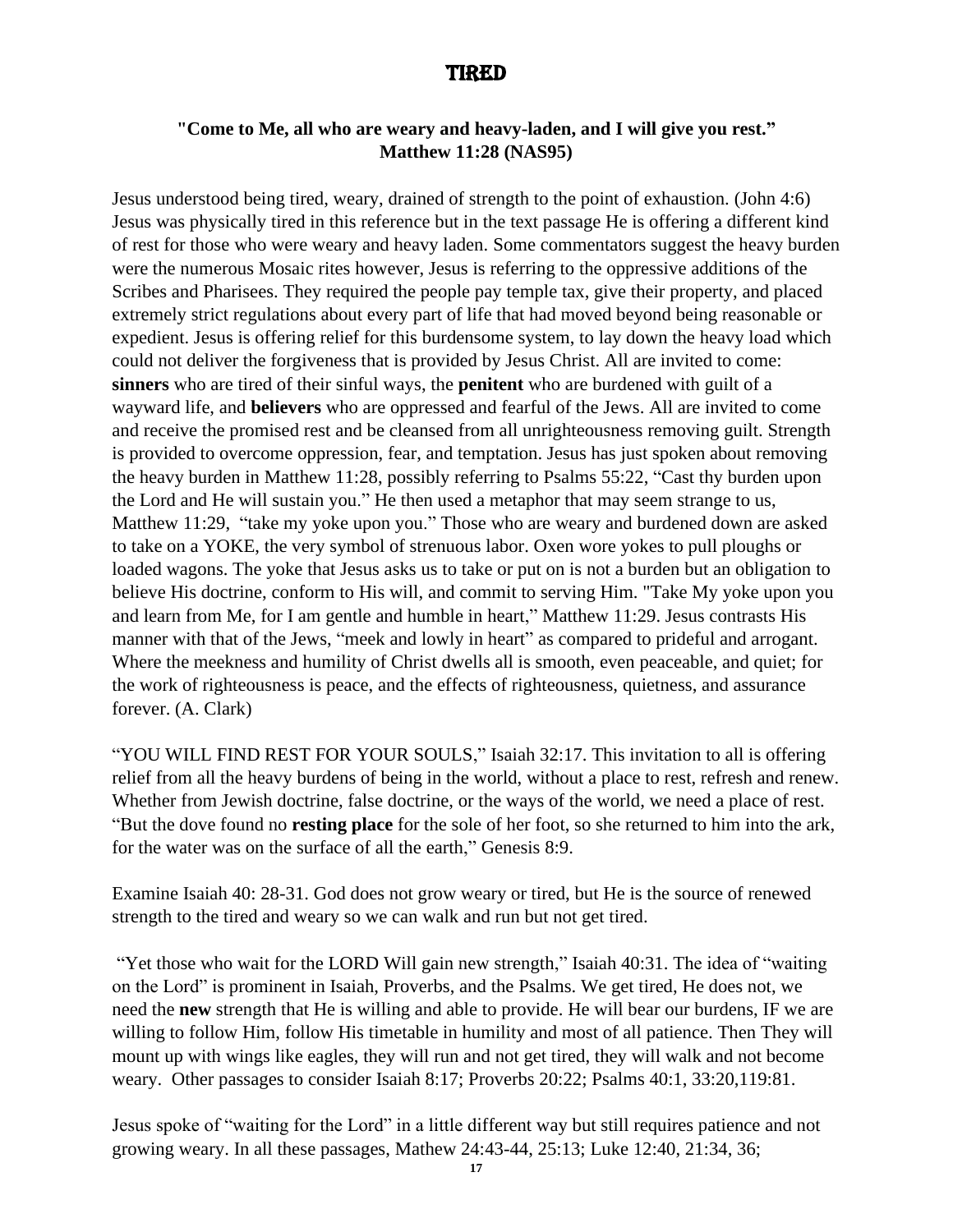Mark 13:33, Jesus is admonishing His disciples to "wait on the Lord" being alert and sober. If we are tired and weary it is difficult to be alert, but God provides the rest and renewed strength needed. We are not left on our own to do the best we can but when we are dependent upon the Lord we can preserve. They will mount up with wings like eagles. They will run and not get tired. They will walk and not become weary.

The coming of the Lord is an unknown time, described as a thief in the night, so we must be prepared for His coming every hour, day or night. As a teenager, I had an experience of large magnitude, a group of guys were out one-night misbehaving, when in the sky a brilliant display of lights appeared like I had never seen. My first thoughts were the Lord is coming! It turned out to be the northern lights, called the aurora. It had a great impact on me, it caused me to make a stronger commitment to the Lord, I was NOT ready for Him to come because my heart was not right.

Paul writes, "For you yourselves know full well that the day of the Lord will come just like a thief in the night," 1 Thessalonians 5:2. Repeating many of the events Jesus spoke about, using labor pains, verses 3, to illustrate the unknown timing, but then emphasizes the need to be alert.) "So then let us not sleep as others do, but let us be alert and sober," 1 Thessalonians 5:6. Peter also places strong emphasis on just how important it is for you and me to be sober and alert, 1 Peter 4:7, 5:8. James 5:7-8, patiently waiting for the Lord is near. Ponder that thought, is He far away in heaven?

Peter concludes the second letter with a striking statement in chapter 3, you already know BUT he is reminding them to "wait on the Lord." Beginning in verse 10 he renews the thought that Christ will come unexpectedly but All will see and know. For the unprepared it will be too late to get prepared (5 virgins) everything will be consumed with intense heat, destroyed, and burned up. With this backdrop, Peter provides a very motivating statement, "what sort of people ought you to be in holy conduct and godliness2 Peter 3:11). With the realization that the earth and all its contents will be burned up, does that not motivate us to greater spiritual heights? Increasing our level of spirituality and making us more deeply committed to the Lord?

(2 Peter 3:12) looking for and hastening the coming of the day of God. Are we truly earnestly looking for the coming of the Lord? Are we seriously asking God to hasten the day Christ returns? Because of which the heavens will be destroyed by burning, and the elements will melt with intense heat! (NAS95) Everything we can see and all the things that we are familiar with will be gone, melted with fervent heat. Peter is stirring up knowledge by way of remembrance of what we have learned.

"Therefore, beloved, since you look for these things, be diligent to be found by Him in peace, spotless and blameless," 2 Peter 3:14. BE DILIGENT: (1) self- examination, are you ready? (2) to perform your Christian duties (3) have patience to overcome the trials of this life. With heaven as our ultimate goal, the events of this life are not worthy to be compared to the glory that awaits us (Romans 8:18) when we will be relieved of all trials and temptations, sorrow, pain and tears. We are slow to assume the place of **spotless and blameless,** but we should be careful NOT to allow our shortcomings to limit the power of God to remove spots and blemishes. This should be our greatest desire before we stand before God in judgement.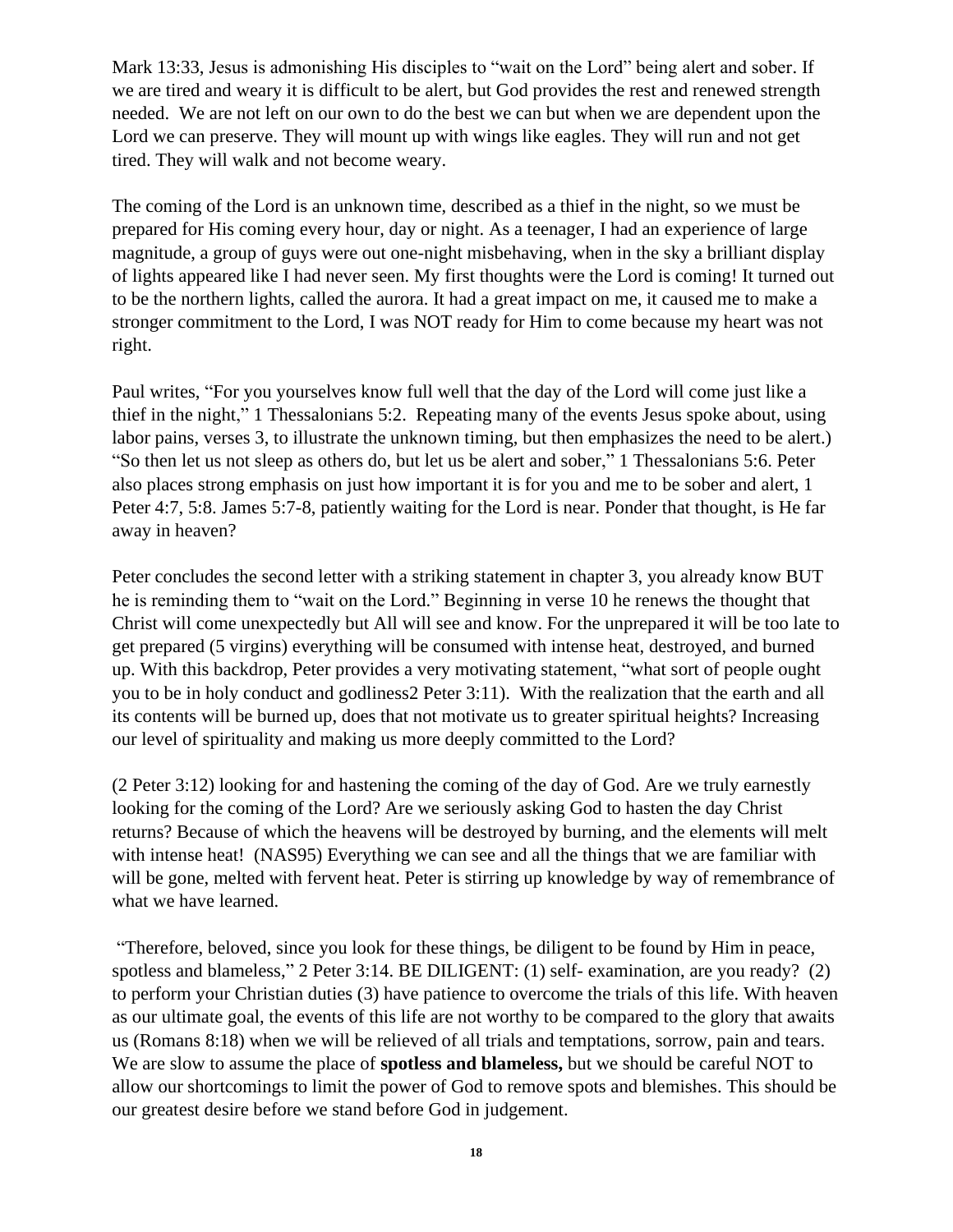"Now may the God of peace Himself sanctify you entirely; and may your spirit and soul and body be preserved complete, without blame at the coming of our Lord Jesus Christ, 1Thessalonians 5:23.

> We can be tired, weary And emotionally Distraught, but after spending time alone with God, we find that He Injects into our bodies Energy, power and Strength. Charles Stanley

> > **He gives strength to the weary, and to him who lacks might He increases power. Isaiah 40:29**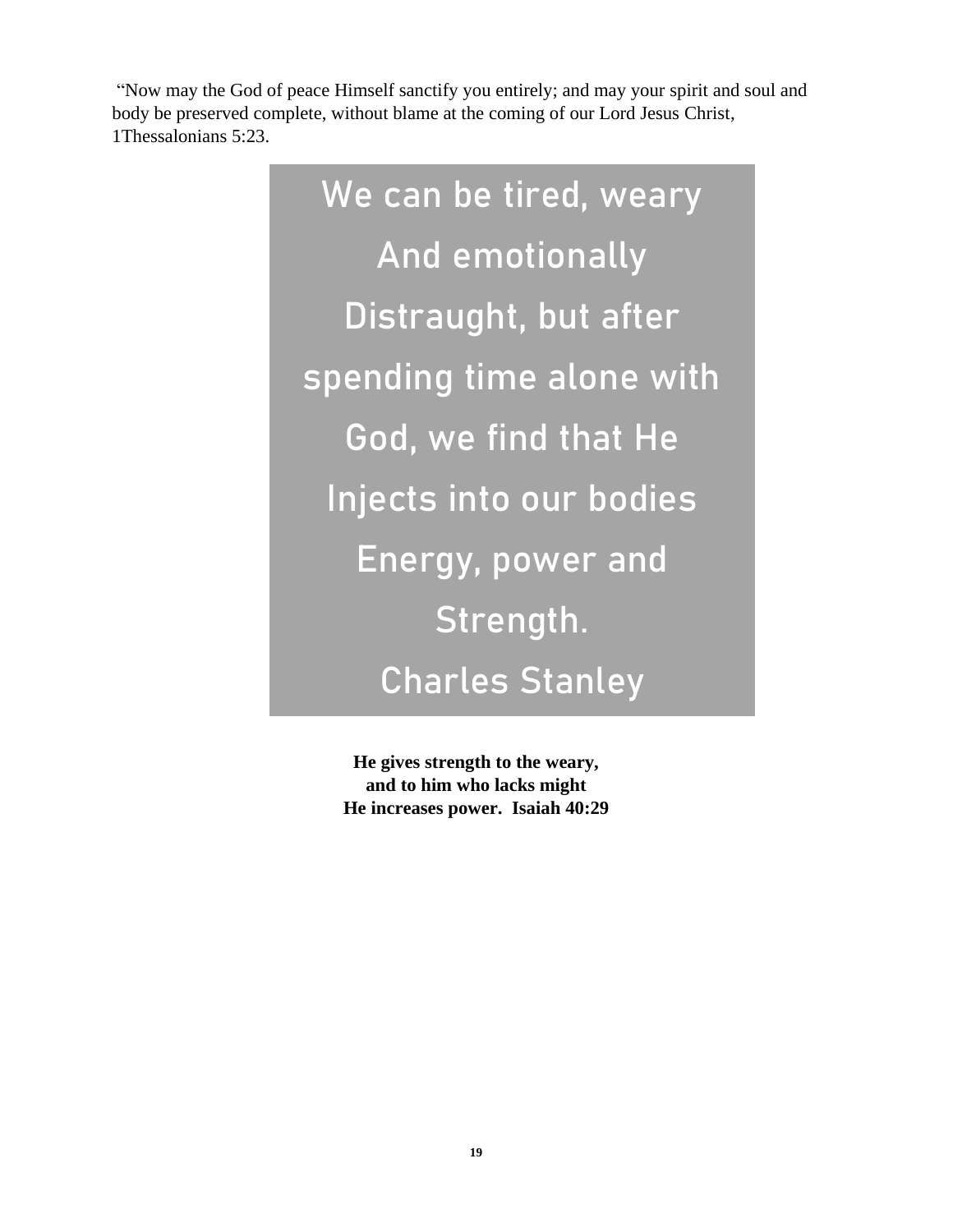## **ANXIOUS**

#### **"Casting all your anxiety on Him because He cares for you." 1 Peter 5:7 (NAS95)**

Anxiety may be one of the most prevalent disorders in the world today. It effects millions of people in many ways and on many different levels. Experts from various fields of study have written an untold number of books, articles, and research on the subject without presenting a real solution for most who suffer from this disorder. As an uneducated layman, the underlining cause seems to be rooted in fear. Not intending to oversimplify the devasting effects on the lives of those who suffer and their families however, most research points in that direction. Anxiety is one of the strongest emotions that moves mankind into action or causes people to withdraw into themselves doing nothing for fear of failure.

The most applicable passage on this subject is recorded in Matthew 6:25-34 as part of the sermon on the mount.

#### **Jesus provides 8 reasons or arguments against anxiety.**

- (1) "For this reason I say to you, do not be worried about your life, as to what you will eat or what you will drink; nor for your body, as to what you will put on. Is not life more than food, and the body more than clothing?" Matthew 6:25. Take no thought, do not be anxious for food or clothing because God will provide. As proof, God created your body, He gave you life and He will feed and clothe that which He created. These are small unimportant things when compared to our relationship with the God of Heaven, creator of the body that He designed as the vessel to contain the soul. Proverbs 37:25; Luke 21:34; Philippians 4:6
- (2) "Look at the birds of the air, that they do not sow, nor reap nor gather into barns, and yet your heavenly Father feeds them. Are you not worth much more than they?" Matthew 6:26. The second argument is based on having confidence in the providence of God. He provides for the birds which He created; therefore, He will care for you because you have far greater value than birds.
- (3) "And who of you by being worried can add a single hour to his life?" Matthew 6:27. "Which of you by worrying can add one cubit to his stature?" Matthew 6:27 (NKJV). A probing question, but the answer is that you can worry about all of this and will fail to add length to your life or inches to your height. BUT God will care for you, do not worry.
- (4) "And why are you worried about clothing? Observe how the lilies of the field grow; they do not toil nor do they spin," Matthew 6:28. The lily is used in Song of Solomon to describe his bride in glowing terms, for its sweet aroma and beauty. All the riches of Solomon could not compete with the simple flower created by God. "But if God so clothes the grass of the field, which is alive today and tomorrow is thrown into the furnace, will He not much more clothe you? You of little faith!" Matthew 6:30.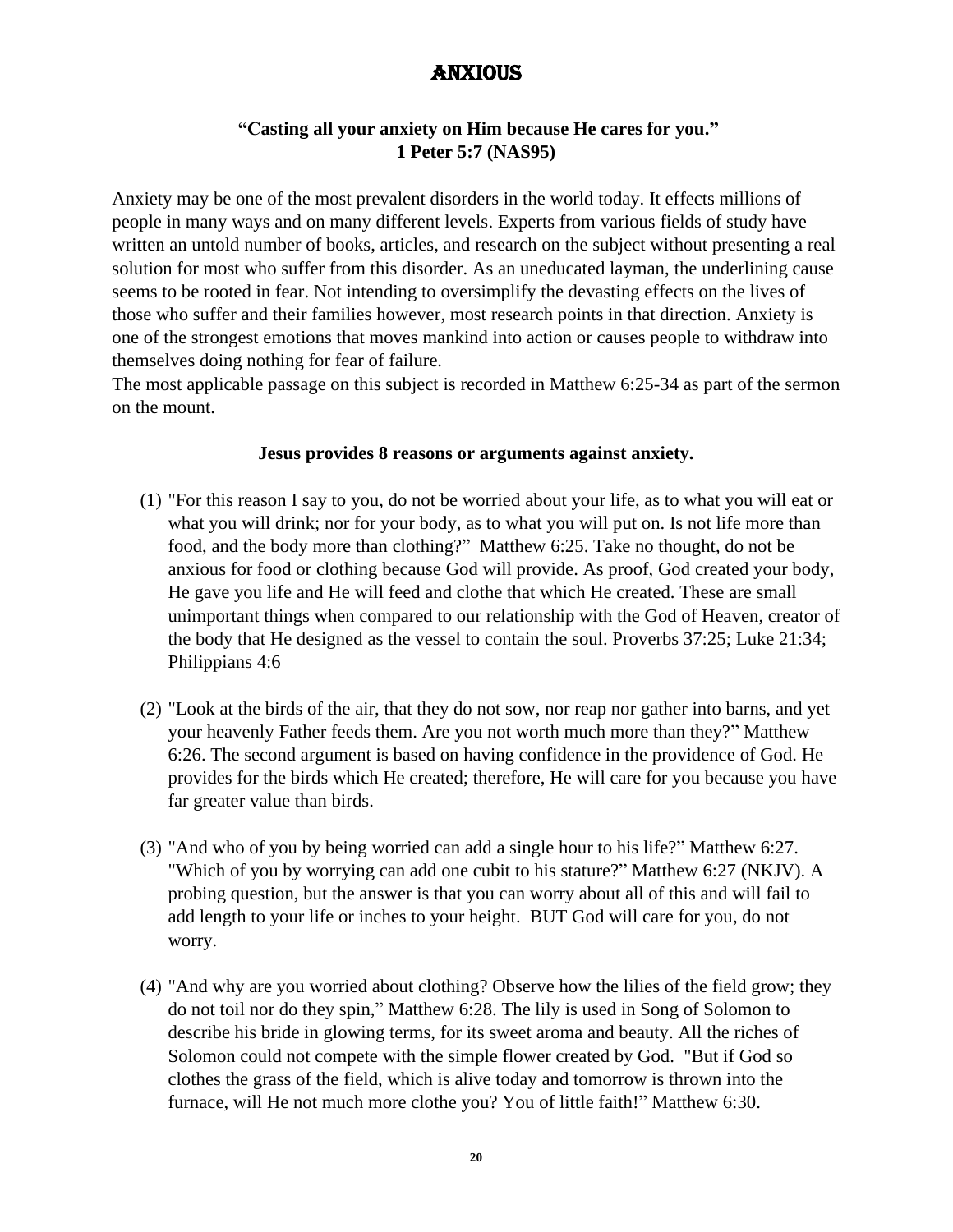At this point Jesus concludes the discussion about food and clothes by stating God will care for you. Where is your trust in Him?

- (5) "For the Gentiles eagerly seek all these things," Matthew 6:32. To the Gentiles who had no understanding about God, His providence or His promise to care for them, they spent their lives eagerly acquiring food and clothing, material things.
- (6) "For your heavenly Father knows that you need all these things," Matthew 6:32. He knows and has promised to provide for His children as an earthly father provides for his children.
- (7) "But seek first His kingdom and His righteousness," Matthew 6:33. The key to this verse is in the word **seek;** in supreme pursuit of the greatest objective in this life, Heaven. It is available to us because the God of Heaven has established His kingdom on earth. His church is a dwelling place, shelter, and training academy for the spiritually recovered. Romans 9:30, 1 Timothy 6:11, and 2 Timothy 2:2 give further instruction—**pursue righteousness.** Jesus's teaching in this verse is to pursue righteousness with the choices we make to have our heart right with God. "And all these things will be added to you." Because God knows our needs, He will provide the physical things.
- (8) "So do not worry about tomorrow; for tomorrow will care for itself. Each day has enough trouble of its own." Matthew 6:34. The future belongs to God; it is out of our control and beyond planning that includes God and His righteousness. James 4:13-17

The conclusion of these passages can be summed up in a few words: **our only job on earth is to seek the righteousness of God wholly and completely.**

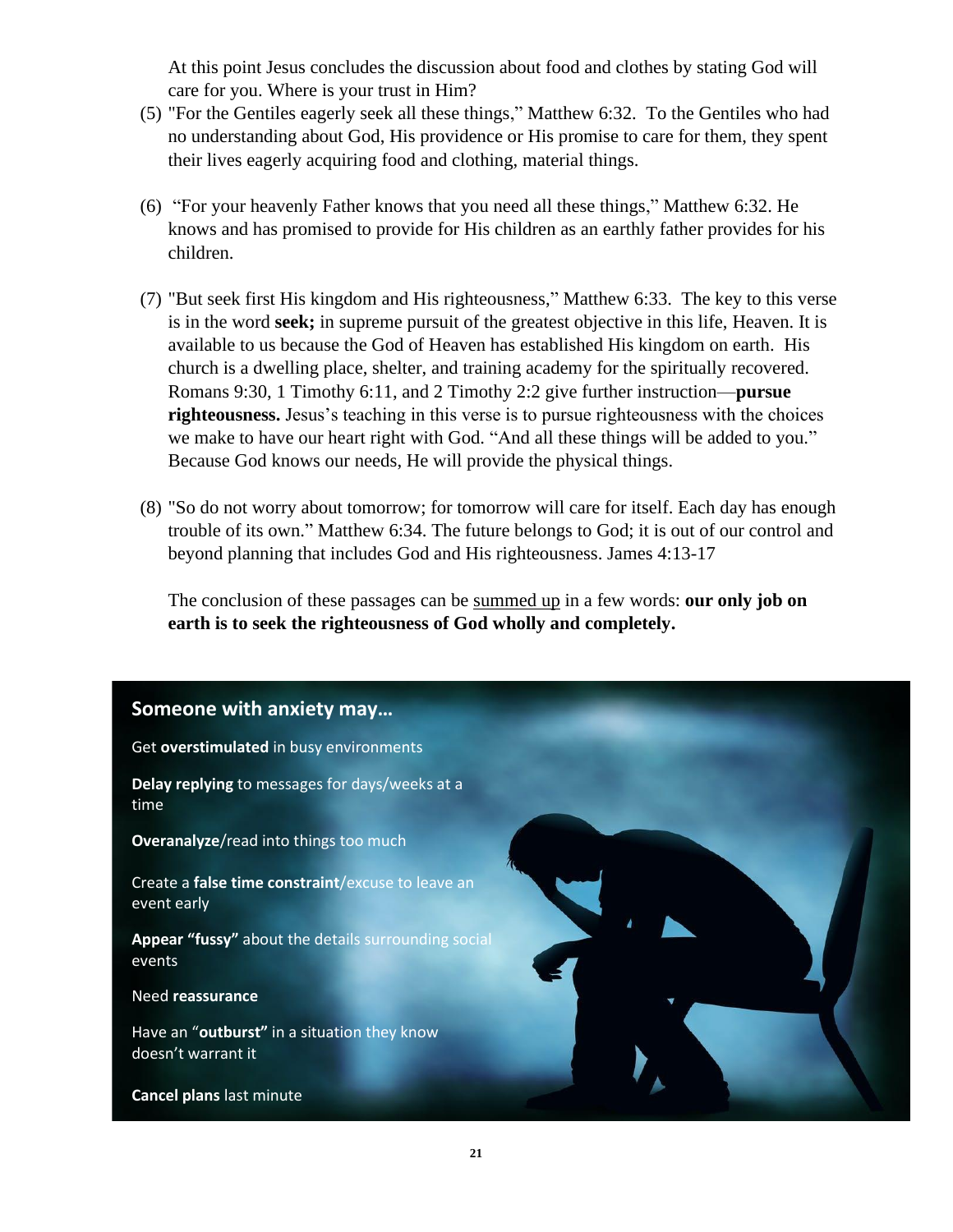## **ANXIETY**

Deuteronomy 31:6

Psalm 9:9; 23:4; 27:1; 34:4; 46:1; 55:22; 56:3, 11; 91:1-2

Proverbs 1:33; 3: 5-6; 12:25

Isaiah 40:31; 41:10, 13; 43: 1-4

Matthew 11:28-30

Luke 12: 25 – 26

John 14:27

Romans 8:28,31; 16:20

Philippians 4:6-7,13

2 Thessalonians 3:16

2 Timothy 1:7

I Peter 5:7

Revelation 21:4

**Worrying** is assuming that God does not know what He is doing.

Article

"Preachers" 9/02/18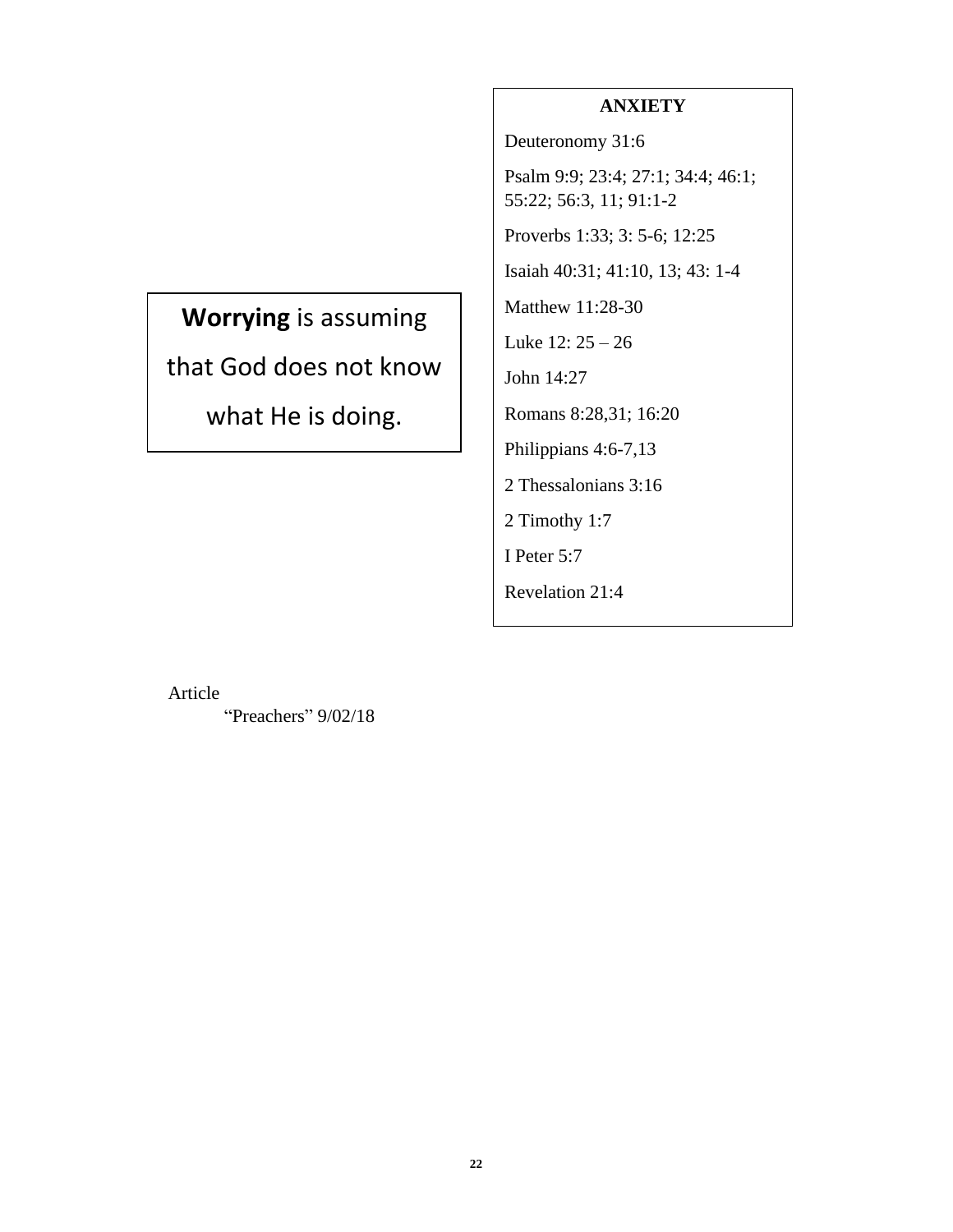## **FORGIVEN**

## **"If we confess our sins, He is faithful and righteous to forgive us our sins and to cleanse us from all unrighteousness." 1 John 1:9 (NAS95)**

Beginning with the sermon on the mount and continuing throughout the gospels Jesus often spoke about forgiveness. In Mathew 6:12-15 Jesus gives conditions for God forgiveness, which we so desperately need, with our forgiveness of our fellowman. This condition is repeated in the other gospels, Mark 11:26 and Luke 11:4. What does it mean to condition forgiveness? This is about the state of the heart. IF we are burdened with sin, guilt and feeling lost, we can humbly submit ourselves to God. We can acknowledge our sins by confessing and seeking His righteousness. He promised to provide mercy, Psalms 32:5, forgiveness, and to cleanse us from all unrighteousness. To be free from our sins requires a change in our hearts because sin has defiled the heart, making it unclean. God will NOT be dwelling in a sinful heart. "Create in me a clean heart, O God, And renew a steadfast spirit within me," Psalms 51:10. After David acknowledged his sins, he prayed that God would create in him a clean heart, to renew his spirit. Sin creates guilt that must be forgiven and pollution that must be cleansed from all unrighteousness. "Since you have in obedience to the truth purified your souls for a sincere love of the brethren, fervently love one another from the heart," 1 Peter 1:22. Peter explains that their souls had been purified through obedience to the truth and they were to fervently love the brethren including forgiveness to those who offended them.

The greatest act of forgiveness is recorded in Luke 23:34, "But Jesus was saying, 'Father, forgive them; for they do not know what they are doing.' And they cast lots, dividing up His garments among themselves." This pray is offered for those who had just nailed Him to the cross and perhaps for the Jews who caused His death. The Roman soldiers were blindly following orders however, the Jews could have known who Jesus was by the evidence of the prophets, the miracles, and His teachings. Both groups were ignorant of what they had done to the Son of God and yet Jesus hanging on the cross used His remaining few moments to approach God in prayer on behalf of these men seeking their pardon, their forgiveness. There are several lessons for us in this verse: (1) It is our duty to pray for our enemies even when they are trying to injure you. This seems hard for us until we consider this verse and Acts 7: 54-60. It is a command from Jesus Christ, "But I say to you, love your enemies and pray for those who persecute you," Matthew 5:44. (2) We should pray that God would pardon them and give them a better understanding. (3) This principle demonstrates the power and excellence of the gospel of Christ. No other religion teaches men to pray for their enemies. Men of the world seek revenge, while Christians pray for their forgiveness and pardon, not their destruction. (4) The greatest of sinners can be pardoned. Saul of Tarsus persecuted the Christians, casting them in prison and possibly putting them to death and God chose him to carry the gospel to the Gentiles.

"And now, brethren, I know that you acted in **ignorance**, just as your rulers did also. "But the things which God announced beforehand by the mouth of all the prophets, that His Christ would suffer, He has thus fulfilled," Acts 3:17-18. Ignorance did not make them innocent! They were guilty of crucifying the son of God but were ignorant of the fact that He was the Messiah. They had been led into darkness by the spiritual leaders of Israel who had been binding their own rules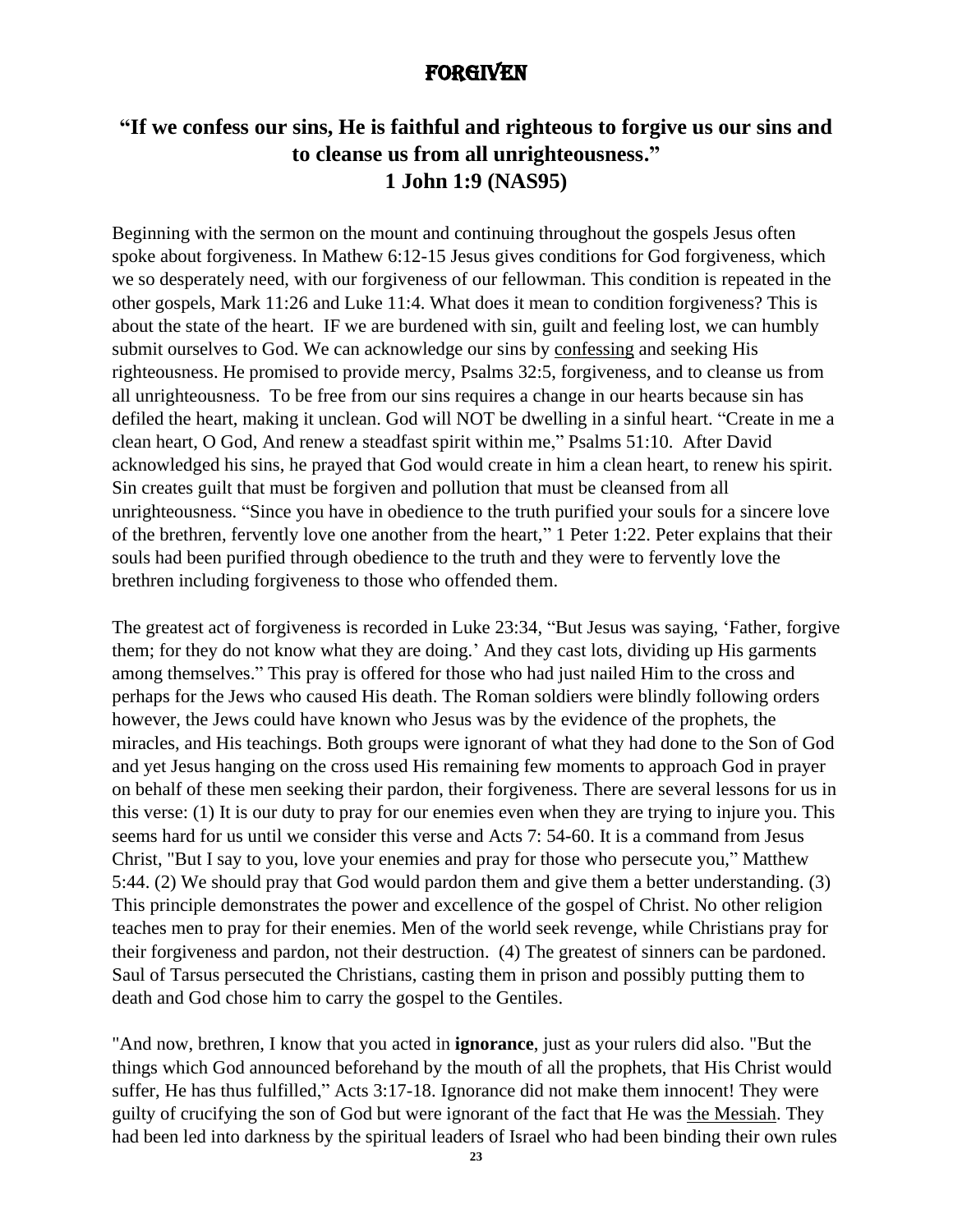on the people in place of God's instructions. A word of caution for us today: demand that preachers proclaim the whole counsel of God not just the soft easy parts. (Acts 20:27 NKJV) Peter does not ignore their guilt even through ignorance; he calls on them to repent of this great crime. This is similar to 1 Corinthians 2:8, "the wisdom which none of the rulers of this age has understood; for if they had understood it, they would not have crucified the Lord of glory." Paul states had they had known His true character they would not have crucified the Son of God, because He was their hope for the nation. However, they were looking for a conqueror, a liberator who would throw the Romans out of the country and provide freedom from repression. Because of this earthly expectation they failed to examine the scriptures concerning the coming Messiah.

#### **With these thoughts in mind let us examine to the scriptures about forgiveness.**

"But one whom you forgive anything, I forgive also; for indeed what I have forgiven, if I have forgiven anything, I did it for your sakes in the presence of Christ," 2 Corinthians 2:10.

"Be kind to one another, tender-hearted, forgiving each other, just as God in Christ also has forgiven you," Ephesians 4:32.

"When you were dead in your transgressions and the uncircumcision of your flesh, He made you alive together with Him, having forgiven us all our transgressions," Colossians 2:13.

"If we confess our sins, He is faithful and righteous to forgive us our sins and to cleanse us from all unrighteousness," 1 John 1:9.

"I am writing to you, little children, because your sins have been forgiven you for His name's sake," 1 John 2:12.

## *"Bearing with one another, and forgiving each other, whoever has a complaint against anyone, just as the Lord forgave you, so also should you, "Colossians 3:13.*

Articles

| "Saving Grace"  | 2/17/19 |
|-----------------|---------|
| "Give Evidence" | 9/18/19 |
| "U Broke It"    | 9/29/19 |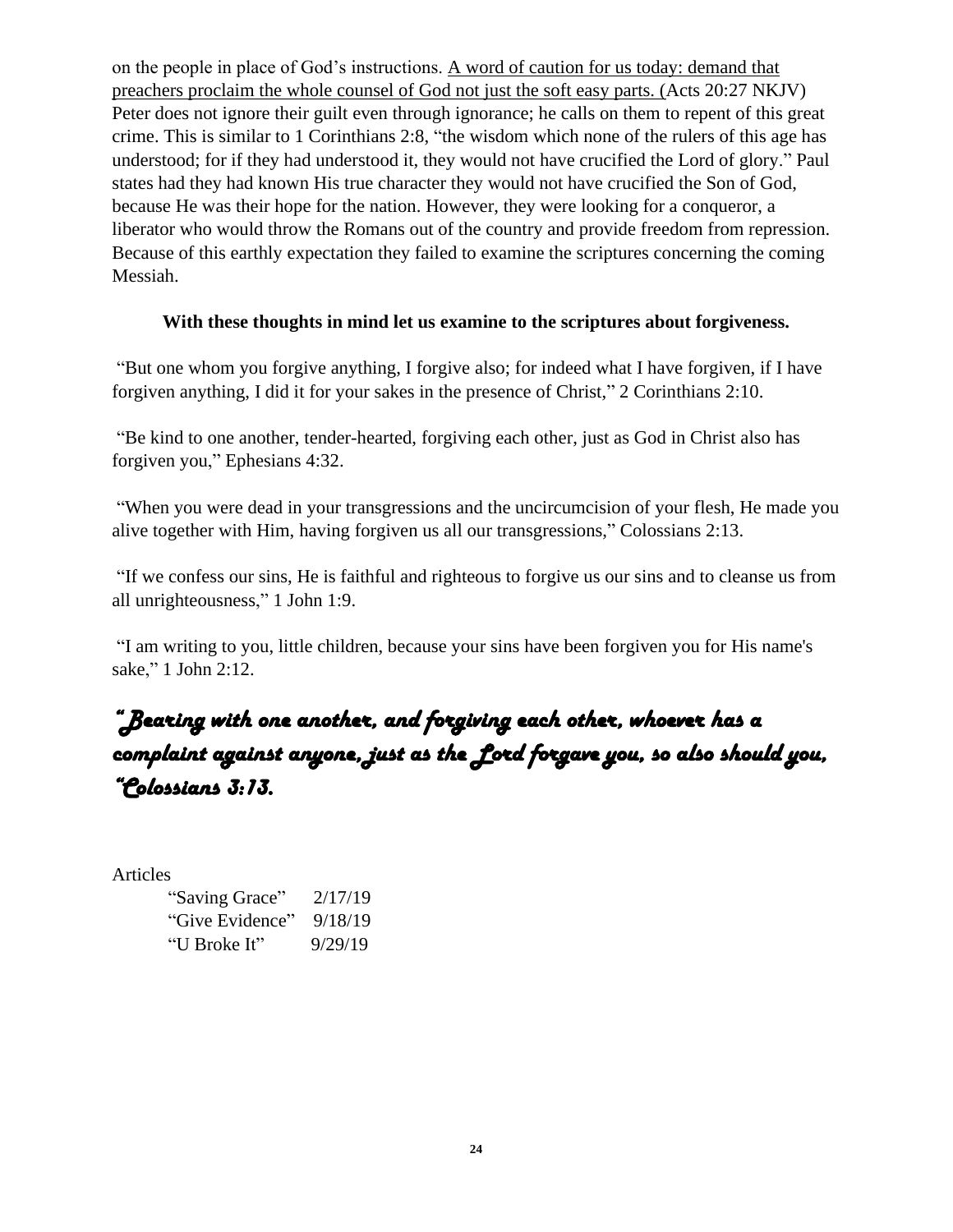#### **HOPE**

#### **"Why are you in despair, O my soul? And why have you become disturbed within me? Hope in God, for I shall again praise Him For the help of His presence." Psalms 42:5 (NAS95)**

Webster defines hope, "to cherish a desire with expectation or anticipation." Paul writes, "According to my **earnest expectation and hope**, that I will not be put to shame in anything, but that with all boldness, Christ will even now, as always, be exalted in my body, whether by life or by death," Philippians 1:20. "For the **anxious longing** of the creation waits eagerly for the revealing of the sons of God," Romans 8:19. In both verses Paul expresses the same idea of looking to the future with hope. Although he is in prison, his earnest expectation is about his life, living or in death, honoring God in the spreading of the gospel. Paul's personal life was secondary to the spreading of the gospel, standing up for the gospel with boldness so that Christ could be magnified whether in life or in death. There are a number of references were Paul spoke BOLDLY (Acts 4:13; 9:27; 13:46; 14:3; 9:8), even when his life was in danger, because he had his hope fixed on the living God (1 Timothy 4:10.

There are many adjectives used in the scriptures to help us fully understand the insurmountable value of HOPE while living on the Earth.

"So that by two unchangeable things in which it is impossible for God to lie, we who have taken refuge," Hebrews 6:18. All those who have submitted their lives to the Lord has this place of safety and comfort with greater security than the cities of refuge (Numbers 35) or the horns of the altar (1 Kings  $1\& 2$ ). It is a strong tower of safety (Proverbs 18:10).

"… would have strong encouragement" this promise of safety will eliminate doubts, fears, sorrows, and worldly distractions, giving the heart a quiet peaceful rest even in the face of trials, temptations or even persecution. (Colossians 1:22-24)

"… to take hold of the hope set before us." Our goal is to reach heaven after this life, it is there for each of us to grasp, take hold of, lay hold of. Hope has been made available to us through the sacrifice of God's only Son, Jesus Christ. That is the hope that is set before us. "For in **hope** we have been saved, but hope that is seen is not hope; for who hopes for what he already sees? But if we **hop**e for what we do not see, with perseverance we **wait eagerly** for it," Romans 8:24-25.

Good hope - 2 Thessalonians 2:16 Living hope - 1Peter 1:3-5 Fixed hope - Timothy 6:17, 1 Pet. 1:13 Blessed hope - Titus 2:3 Better hope - Hebrews 7:19

All these references guide us to a deeper understanding of what God has placed before us to make our lives better and to benefit others.

The Apostle Paul refers to **hope (**the strong desire with anticipation and expectation) in many ways in most of the epistles that he wrote. He places enormous value on the ability of his readers to fully understand the value of **hope.** "In preserving the saints, in providing motivation to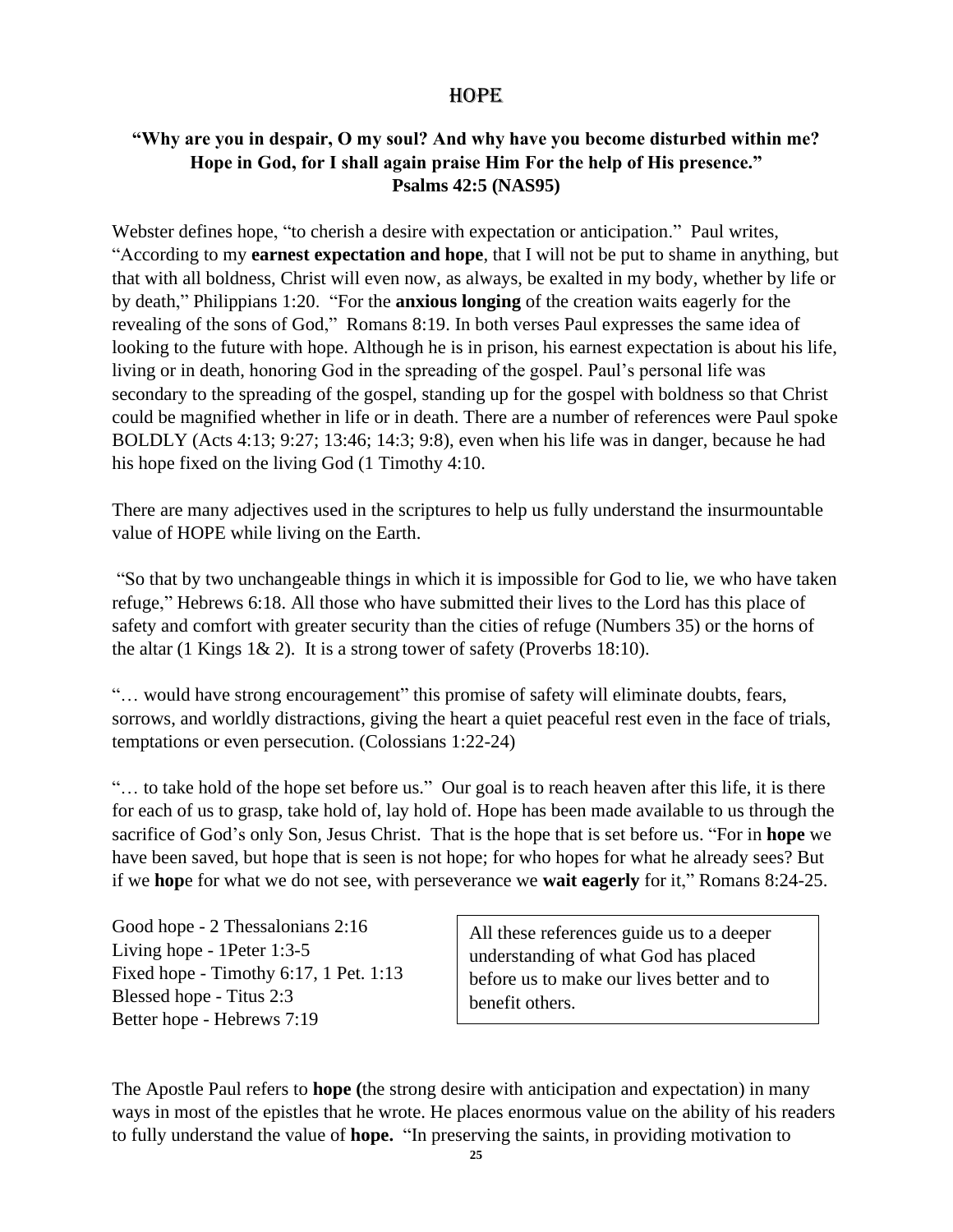remain faithful and to prevent the shipwreck of their faith, 1 Timothy 1:19.

The common thread in most of the references is the realization of the promised reward:

- (1) is attainable (Acts 26:7) (2) was called the **hope** of Israel (Acts 28:20) (3) possessed by the Gentiles (Romans 15:12) (4) of righteousness (Galatians 5:5), (5) of salvation (Romans 8:24, 2 Corinthians 1:10, 1Thessanloians 5:8) (6) of glory (Colossians 1:27) (7) in God (Romans 15:13; Ephesians 1:18; 1Timothy 4:10)
- "Through whom also we have obtained our introduction by faith into this grace in which we

stand; and we exult in hope of the glory of God," Romans 5:2.

In the earnest desire and expectation of obtaining that glory. Hope is a complex emotion made up of desire for an object, and an expectation of obtaining it. Where either of these is wanting, there is no hope. Where they are mingled in improper proportions, there is no peace. But where the desire of obtaining an object is attended with an expectation of obtaining it in proportion to that desire, there exists that peaceful, happy state of mind which we denominate hope. And the Apostle here implies that the Christian has an earnest desire for that glory; and that he has a confident expectation of obtaining it. The result of that he immediately states to be, that we are sustained in our afflictions. Barnes

"But we do not want you to be uninformed, brethren, about those who are asleep, so that you will not grieve as do the rest who have no hope," 1 Thessalonians 4:13. Paul desires to relieve the Thessalonians of their concern about those of their number who are deceased and correct their misconception about the resurrection. The habit and practice among prominent people in the Greek culture was to hire professional mourners who would tear their clothes, throw dirt in the air, scream, beat their chests, all to draw attention to the deceased. Paul is not telling them not to mourn the dead but to understand that these had **no hope**! "Remember that you were at that time separate from Christ, excluded from the commonwealth of Israel, and strangers to the covenants of promise, having **no hope** and without God in the world," Ephesians 2:12.

Our world is no different today, millions upon millions are in the same state. They have no **hope** because they are without God:

(1) They have no knowledge of God or understanding of the promise God made from the beginning (Genesis 3), confirmed to Abraham and delivered by the resurrection of Jesus Christ.

(2) There is a second group which could be some in the Lord's church, this should serve as a great warning to everyone today. "For even though they knew God, they did not honor Him as God or give thanks, but they became futile in their speculations, and their foolish heart was darkened," Romans 1:21.

(3) "For not knowing about God's righteousness and seeking to establish their own, they did not subject themselves to the righteousness of God," Romans 10:3. This verse should serve as a stern warning to every Christian today to examine themselves according to God's word to assure that we are truly seeking God's righteousness.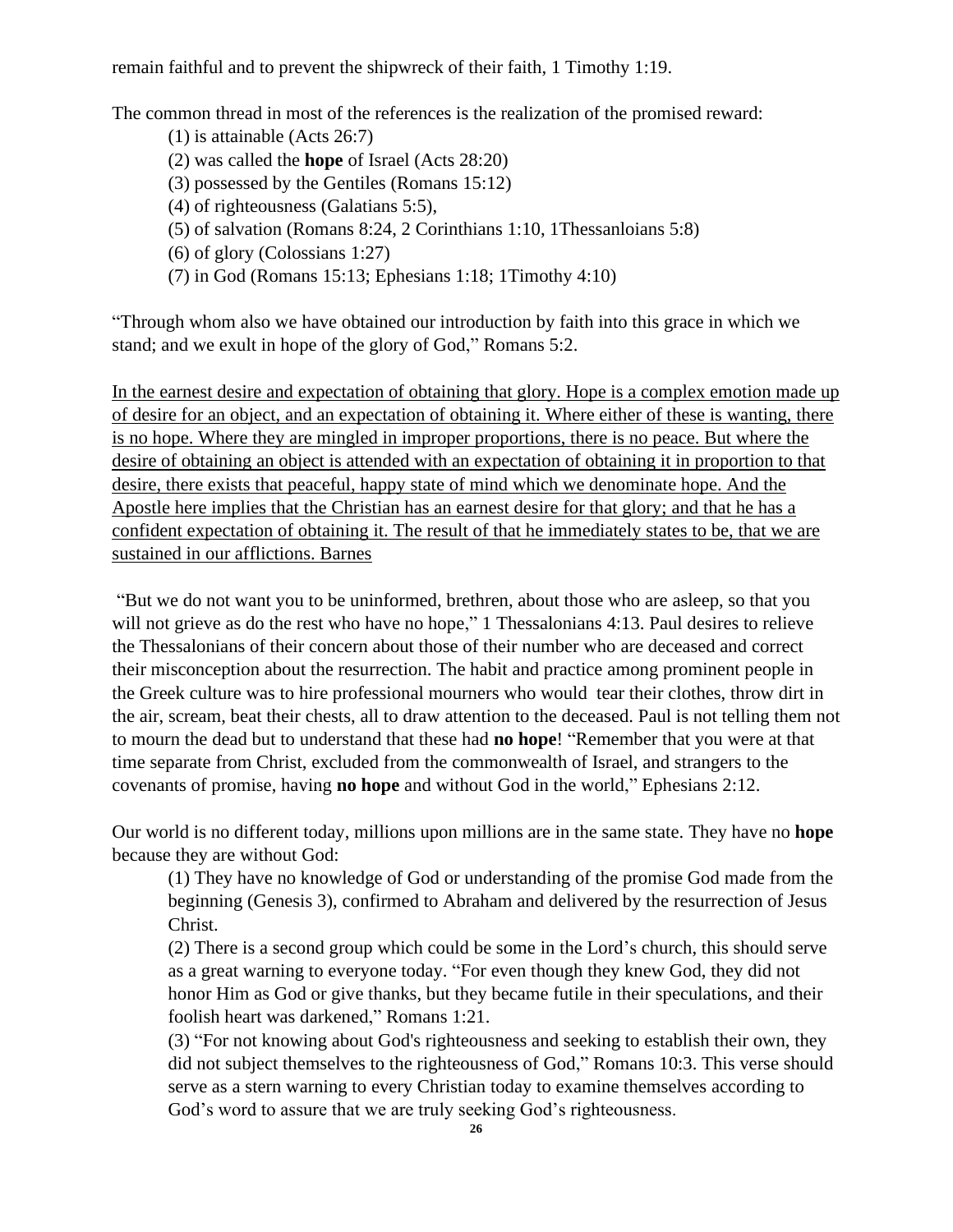"But Christ was faithful as a Son over His house--whose house we are, if we hold fast our confidence and the boast of our hope firm until the end," Hebrews 3:6.

## I hope for Your salvation, O LORD, And do Your commandments. Psa. 119:166

Article

"Self-Forsaken" 3/24/19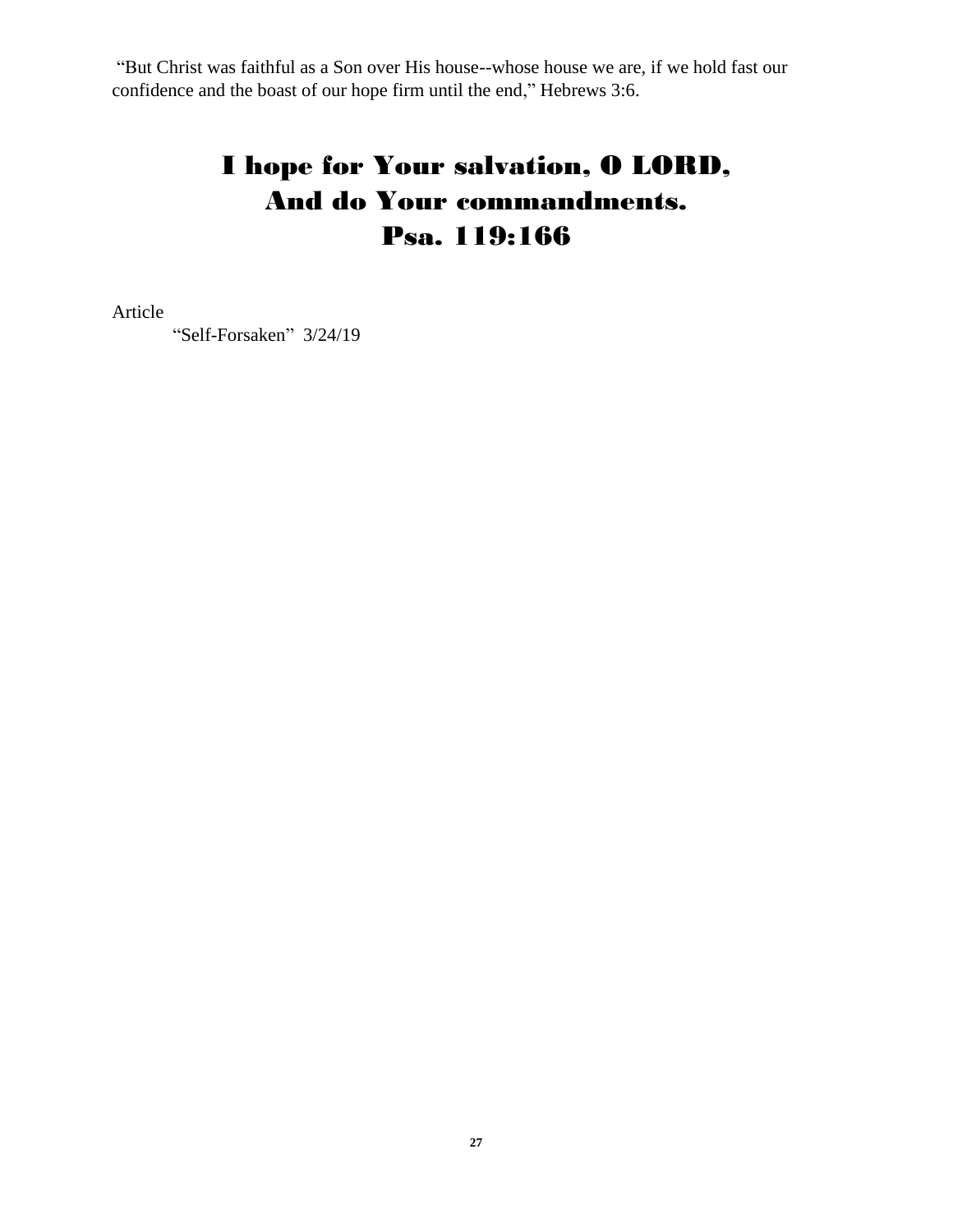## PEACE.

## **"Peace I leave with you; My peace I give to you; not as the world gives do I give to you. Do not let your heart be troubled, nor let it be fearful." John 14:27**

Forgiveness, discussed in lesson 9, produces hope, which is discussed in lesson 10. Hope produces **peace** which many people think is an absence of war. Webster's dictionary defines **peace** as, "a state of tranquility, free of agitation, turmoil or disturbance. I view **peace** as a quiet peaceful state of mind.

As we examine the context of John 14:25 Jesus has summarized the teachings during His time on Earth (verse 26). He announces the promise of "the Comforter," the helper who will guide, teach, and provide perfect recall as they proclaim the gospel of Christ (verse 27). He promises **peace,** a common form of Jewish benediction as people parted company. However, this verse is far beyond any common statement. Jesus explains this is not about the peace of this world because their world was about to be filled with agitation, turmoil and evil beyond anything they could imagine. The sinless Son of God was about to be crucified, they would flee from Him, deny Him, forsake Him and **peace** would be the furthest thing from their minds. Yet, Jesus said, "don't let your heart be troubled nor let it be fearful." WHY? HOW?

Jesus gave them, and us, a plan for **peace** that is not dependent, removing the turmoil of everyday life caused by others, places, or things that interfere with a state of tranquility. Just typing these words is almost a joke because every day is a new set of problems but to give us some prospective read 2 Corinthians 11:24-28 then compare your day. The peace that Jesus gave, "peace I leave you" has its foundation in submission to the will of God. Before conversation, the mind of man is in turmoil, agitated, in conflict with their conscience and with the laws of God. The peace the world offers is in the form of fame, fortune and pleasure which leaves mankind lacking, never satisfied, always seeking more and bigger (Luke 12:15-20). False religions offer peace but fail to deliver forgiveness of sins and reconciliation to God, proving to be unsatisfying.

After conversation to the gospel of Christ, mankind is in a state of peace, being reconciled to God, removing the guilt of sin, and becoming one with God (Galatians 5:22; Rom 5:1; Phil 4:7). It frees us from fear of persecution, trials and difficulties of this life because they are not worthy to be compared to the PEACE that is to come (Romans 8:18).

"These things I have spoken to you, so that in Me you may have **peace**. In the world you have tribulation, but take courage; I have overcome the world," John 16:33. This is the final sermon recorded from Jesus before He was crucified. In simple terms, Jesus leaves His disciples with a remarkable lesson: Jesus is the ONLY source of **peace** and joy. The **peace** of God is always to be understood to include all possible blessings:  ${A}$  strength,  ${B}$  comfort,  ${C}$  support,  ${D}$  light, {E} divine favor, {F}purification of heart, {G}being reconciled Him. These things are all made possible through Jesus Christ. Jesus stated in John 16:33, "so that in Me you may have peace."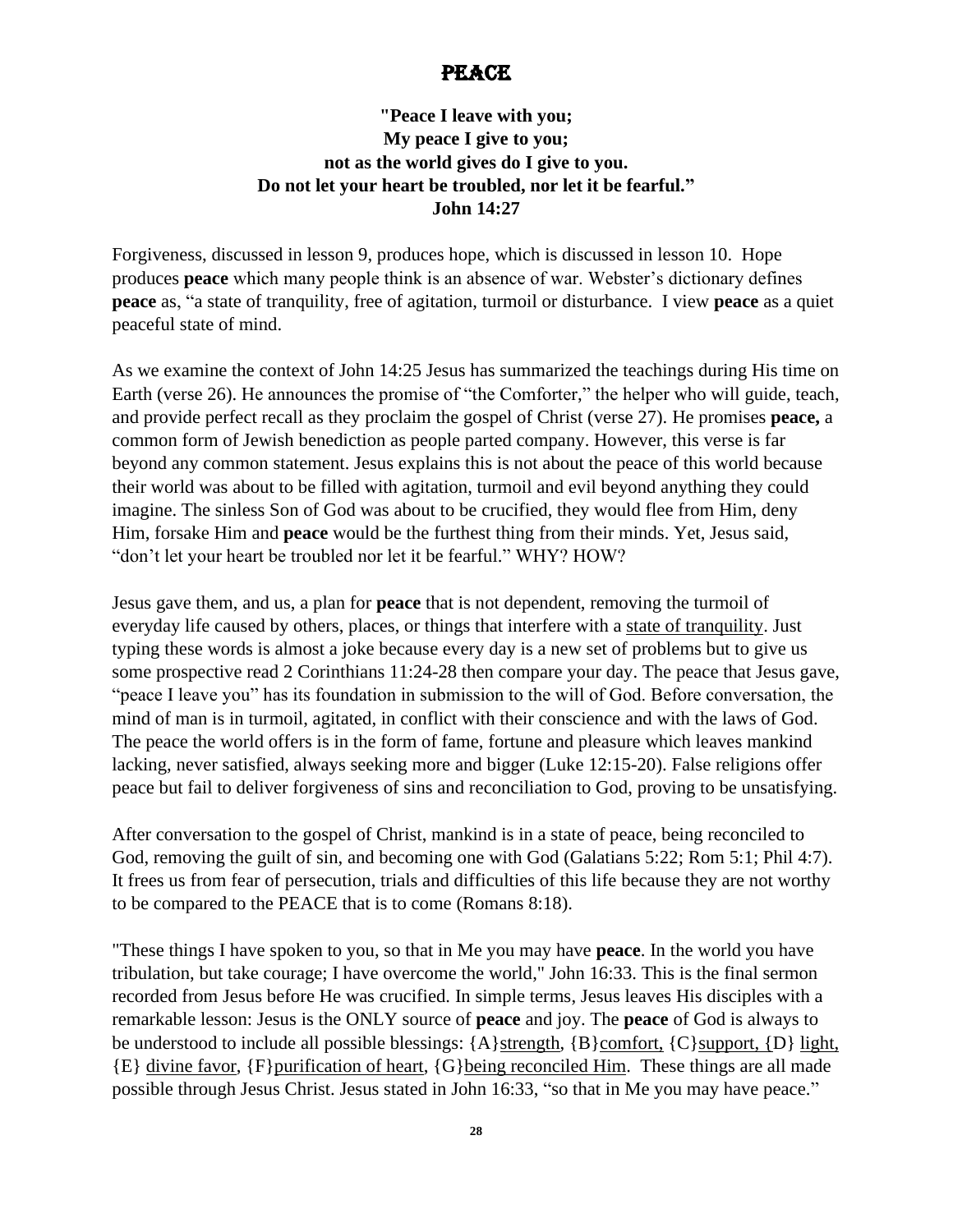We must come to an understanding that peace is available only because God, through Christ, provides us with:

{A}**strength** "Finally, be strong in the Lord and in the strength of His might," Ephesians 6:10. In the verses following verse 10 Paul gave us detailed instructions about how to apply the armament of God that will make us strong in the Lord bringing about peace.

{B}**Comfort** "For just as the sufferings of Christ are ours in abundance, so also our comfort is abundant through Christ. But if we are afflicted, it is for your comfort and salvation; or if we are comforted, it is for your comfort, which is effective in the patient enduring of the same sufferings which we also suffer," 2 Corinthians 1:5-6. God is willing and able to provide comfort even while suffering.

{C} **Support** "Make sure that your character is free from the love of money, being content with what you have; for He Himself has said, "I WILL NEVER DESERT YOU, NOR WILL I EVER FORSAKE YOU," so that we confidently say, "THE LORD IS MY HELPER, I WILL NOT BE AFRAID. WHAT WILL MAN DO TO ME?" Hebrews 13:5-6. These verses are the foundation of **peace**. With this kind of support **peace** is very attainable.

{D} **light** "In Him was life, and the life was the Light of men. The Light shines in the darkness, and the darkness did not comprehend it," John 1:4-5. The fear of darkness will take away our peace however, Jesus is THE LIGHT that eliminates darkness contributing strength, comfort and light to our peaceful state of mind.

{E} **divine favor or grace** "For what credit is there if, when you sin and are harshly treated, you endure it with patience? But if when you do what is right and suffer for it you patiently endure it, this finds favor with God," 1 Peter 2:20. When the Apostle Paul appealed to God to remove the thorn in the flesh, God replied, "And He has said to me, 'My grace is sufficient for you, for power is perfected in weakness.' Most gladly, therefore, I will rather boast about my weaknesses, so that the power of Christ may dwell in me." 2 Corinthians 12:9. The divine favor, grace, will never be less than we need to have peace.

{F} **Purification of heart** "Since you have in obedience to the truth purified your souls for a sincere love of the brethren, fervently love one another from the heart," 1 Peter 1:22. "For if the blood of goats and bulls and the ashes of a heifer sprinkling those who have been defiled sanctify for the cleansing of the flesh, how much more will the blood of Christ, who through the eternal Spirit offered Himself without blemish to God, cleanse your conscience from dead works to serve the living God?" Hebrews 9:13-14.

{G} **reconciled to God** "And through Him to reconcile all things to Himself, having made peace through the blood of His cross; through Him, I say, whether things on earth or things in heaven," Colossians 1:20. "Now all these things are from God, who reconciled us to Himself through Christ and gave us the ministry of reconciliation, namely, that God was in Christ reconciling the world to Himself, not counting their trespasses against them, and He has committed to us the word of reconciliation. Therefore, we are ambassadors for Christ, as though God were making an appeal through us; we beg you on behalf of Christ, be reconciled to God," 2 Corinthians 5:18-20.

These are just some of the things God provides us in this present world. These are also the things that prepare us to have joy as we are in training for the world to come. "For by these He has granted to us His precious and magnificent promises, so that by them you may become partakers of the divine nature, having escaped the corruption that is in the world by lust. 2 Peter 1:4. Now attach the following verses of 2 Pet 1: 5-11 for a life-time warranty, as long as you own your life.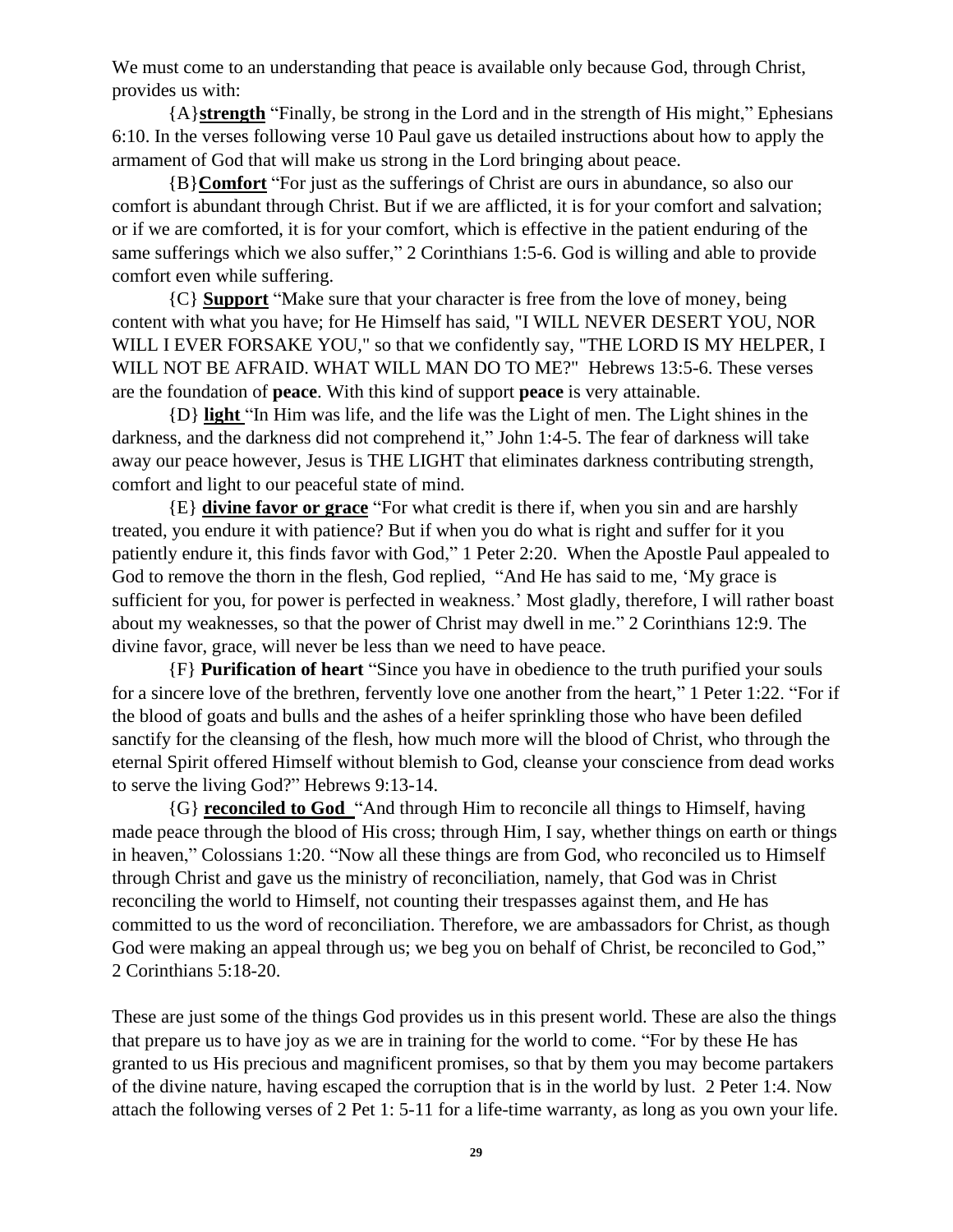## **For, "THE ONE WHO DESIRES LIFE, TO LOVE AND SEE GOOD DAYS,**

# **MUST KEEP HIS TONGUE FROM EVIL AND KEEP HIS LIPS FROM DECIET**

# **"HE MUST TURN AWAY FROM EVIL AND DO GOOD; HE MUST SEEK PEACE AND PURSUE IT. 1Peter 3:10-11**

Articles

"Lessons in Disaster 9/24/17 "Do you Feel Saved?" 10/22/19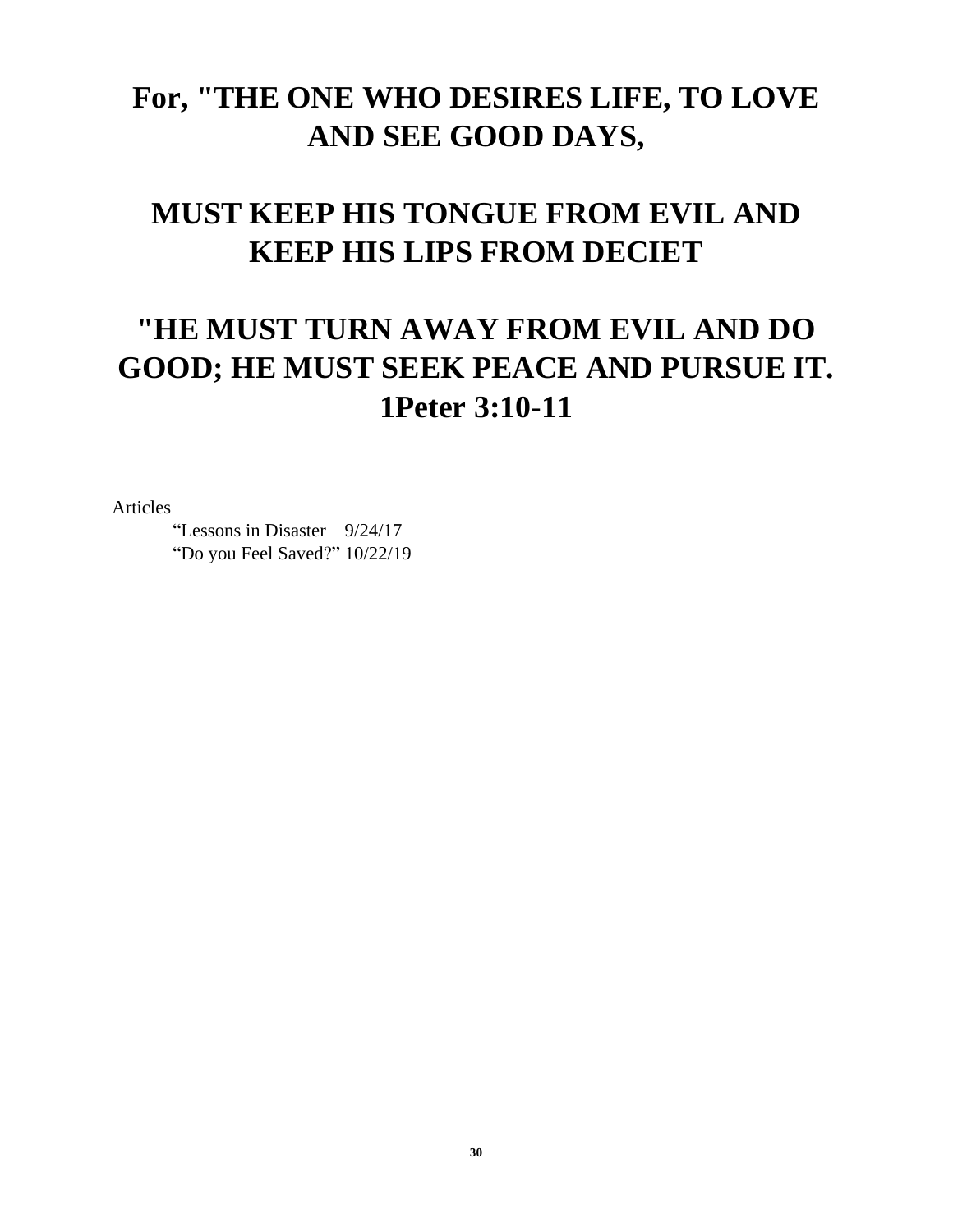## WAITING

#### **Wait for the LORD; Be strong and let your heart take courage; Yes, wait for the LORD. Psalms 27:14**

If you are afraid, anxious, or feeling helpless, wait on the Lord and He will strengthen your heart. What does it mean to wait on the Lord? What is required to wait on the Lord? The Psalmist used this expression many times. The idea is one of dependence on God to care for us, strengthen, provide help (Psalms 33:20), deliverance, and providing salvation. Many of the Old Testament passages refer to a physical deliverance or salvation from an enemy or distress (Psalms 33:20). However, the promise of the Messiah is the focus of most of the Old Testament prophets.

Waiting is one of the most difficult things we do every day, whether we are meeting someone for an appointment, sharing a ride, or sitting at a traffic signal. We are restless people, in a hurry, impatient and often lack self-control (2Timothy 3:3). Observe the thoughts of Psalms 37:7-8, "Rest in the LORD and wait patiently for Him; Do not fret because of him who prospers in his way, Because of the man who carries out wicked schemes. Cease from anger and forsake wrath; Do not fret; it leads only to evildoing." The Psalmist emphasizes the need for patience. When waiting for the Lord we are not to fret because it only leads to evil doing. If the mind is allowed to be idle while we wait, bad things happen. My mother always said, "an idle mind is the devil's workshop." So, put the time to good use by studying the scriptures, mediating on God's word or in prayer for self-control.

Patience is the cornerstone of successful "waiting". If we have not learned patience, it will be exceedingly difficult; trust and be dependent on the Lord. The concept of "waiting" on the Lord is so completely intwined with salvation and eternal life they cannot be separated. We all understand that God's time is not connected to man's time (1Peter 3:8). God was patient during the days of Noah (1 Peter 3:20) while He provided salvation that was rejected by all creation. God is still offering salvation to mankind and most are rejecting it once again. Just as in Noah's time, while waiting he had work to do, build an ark and plead for the souls of man. We have been given a job to do also, as stated in 2 Corinthians 5:20, "Therefore, we are ambassadors for Christ, as though God were making an appeal through us; we beg you on behalf of Christ, be reconciled to God. Our job during the days of waiting is to make an appeal, beg on behalf of Christ for all to be reconciled to God.

"Trust in the LORD with all your heart and do not lean on your own understanding," Proverbs 3:5. **IF** our waiting is to be successful, then trusting in God's promises is of paramount importance.

#### **Trust in God is a most important precept.**

(1) God is the source of all good. Mark 10:18 (2) He created mankind to be dependent on Him. Proverbs 3:5 (3) It is His desire that we are conscious of our dependence. 2 Corinthians 1:9-10 (4) He has promised to provide what mankind needs. Mathew 6:26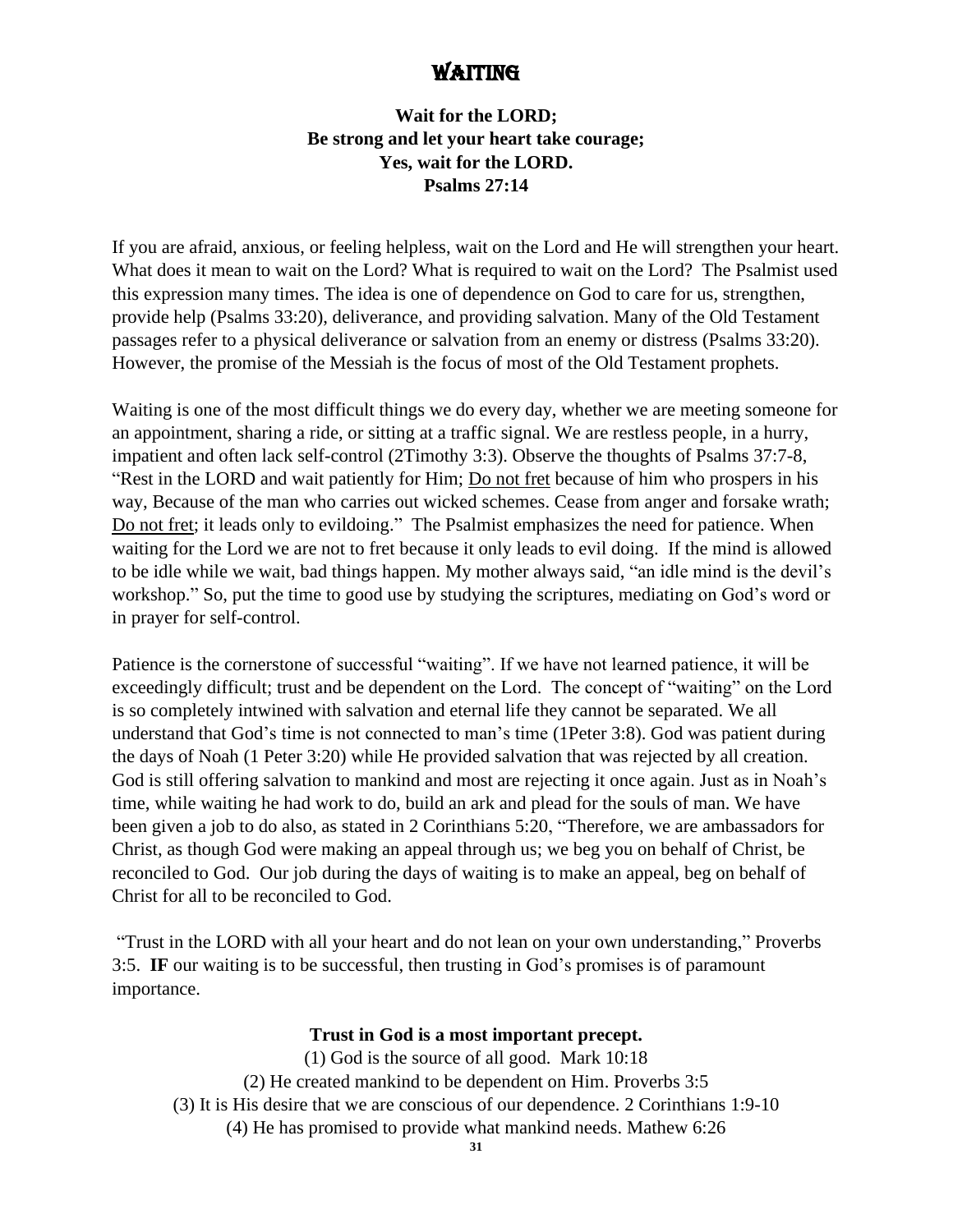(5) He desires that mankind believe His promises. 2 Peter 1:4 (6) He instructs the believers to look for the fulfillment. Hebrews 6:18 (7) He instructs us to believe without doubt or fear. Matthew 21:21 (8) With the whole heart. Matthew 22:37

To fully commit our trust, dependence and confidence in God requires that we submit ourselves to Him, not a little bit, not sometimes but with our entire being. "And He said to him, 'YOU SHALL LOVE THE LORD YOUR GOD WITH ALL YOUR HEART, AND WITH ALL YOUR SOUL, AND WITH ALL YOUR MIND.'" Matthew 22:37. First recorded in Deuteronomy 6:5 and again in Deuteronomy 10:12, "Now, Israel, what does the LORD your God require from you, but to fear the LORD your God, to walk in all His ways and love Him, and to serve the LORD your God with all your heart and with all your soul." The Lord is more specific about what He requires: walk in all His ways (not my way), love Him, serve Him with every fiber of our being, which He created within us for the very purpose of giving Him glory, honor and praise. In Deuteronomy 30:6, He adds loving God with all your heart provide life. In Luke 10:27, and the companion verse in Matthew 22:37, adds with all your strength, the addition of this word speaks to the effort and diligence needed to fully serve God.

"But He gives a greater grace. Therefore, it says, "GOD IS OPPOSED TO THE PROUD, BUT GIVES GRACE TO THE HUMBLE." Submit therefore to God. God's will require believers to yield their will to follow His will in all things. This is pleasing to God, the creator, it is for our benefit, our wellbeing in this life and for our salvation in the life to come. James's instruction shows how we can please God by resisting Satan, with a humble spirit, willingly accepting God grace through fully submitting to God will. Resist the devil and he will flee from you," James 4:6-7.

"Therefore, humble (submit) yourselves under the mighty hand of God, that He may exalt you at the proper time," 1 Peter 5:6. Peter gives the instruction to submit or humble ourselves to the Lord with a subliminal message- under the mighty hand of the Lord- we should submit because this mighty hand can bring severe judgement upon us OR that same mighty hand will exalt the humble. The choice is ours.

To wait for His Son from heaven, we believe that Jesus has gone to heaven, seated at the right hand of God until He comes again (1 Thessalonians 1:10). We should be waiting with eager anticipation for His return (Acts 1:11). He raised from the dead, that is Jesus, his resurrection, overcoming death and the grave provide believers with the hope of eternal life because God promised it to all who follow (Mathew 22:37). He rescues us from the wrath to come. Paul was rescued many times in his life but from our point of view this refers to the wrath of God on the disobedient 37 times in New Testament.

"Looking for and hastening the coming of the day of God, because of which the heavens will be destroyed by burning, and the elements will melt with intense heat! But according to His promise we are looking for new heavens and a new earth, in which righteousness dwells," 2 Peter 3:12- 13. Peter's summary brings all these thoughts together in capsule form; our responsibility as believers is to love the Lord with all our being, patiently but eagerly anticipating the return of Jesus Christ.